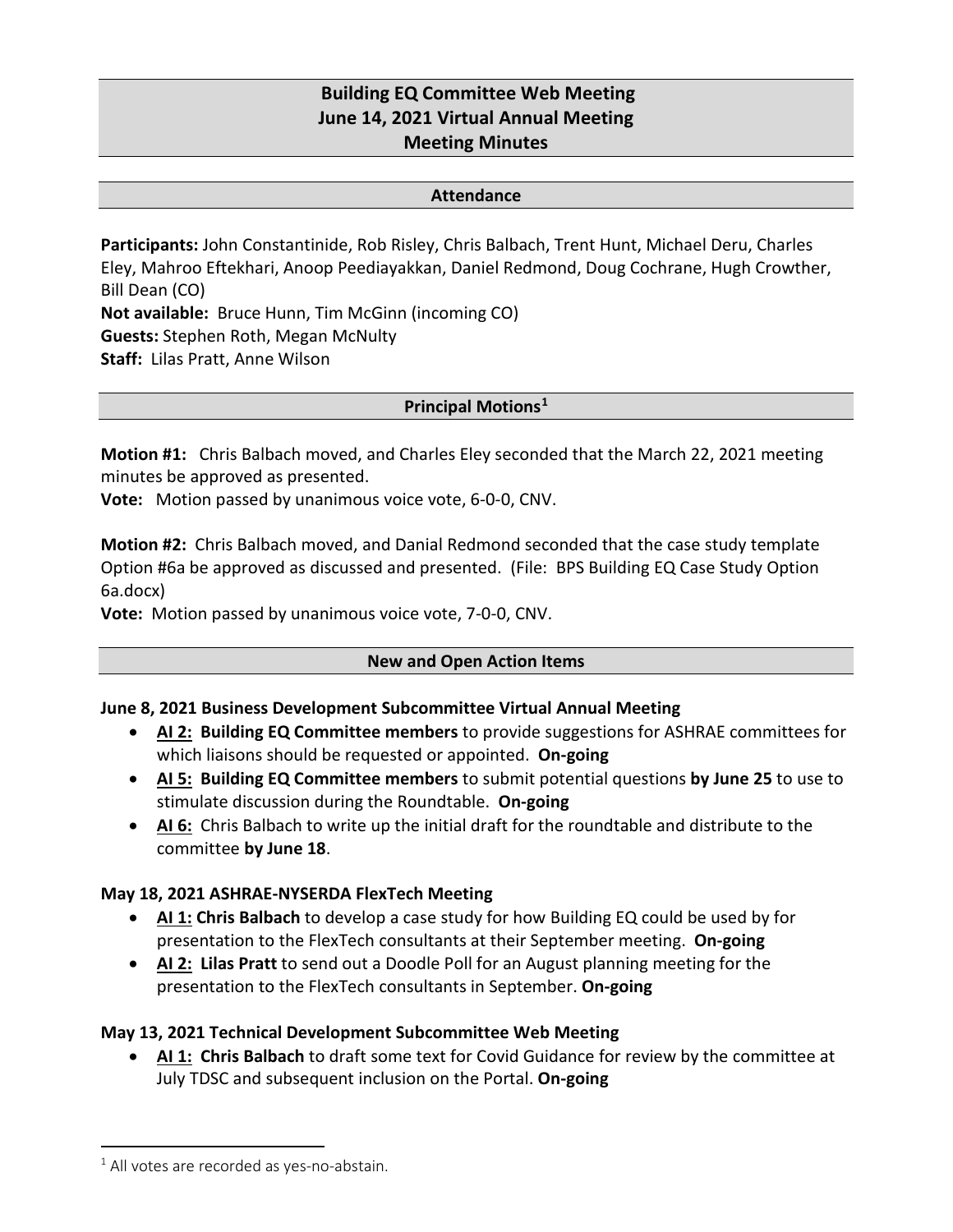# **January 18, 2021 Building EQ Virtual Winter Meeting**

• **AI 5: Lilas Pratt** to set up a meeting with ASHRAE IT and Stephen Roth regarding ASHRAE's single log-in (i.e., synchronized or unified log-in system) for Building EQ. (Include Chris Balbach, Charles Eley, John Constantinide, Rob Risley, Trent Hunt.) **On-going**

# **November 12, 2020 Technical Development Subcommittee Web Meeting**

• **AI 3: Technical Development SubC** to determine what system level KPI information would be useful to Portal users and whether or not the database information is robust enough to be used to generate targets for those KPIs. **On-going**

# **September 14, 2020 Web Meeting**

• **AI 3: Trent Hunt and Lilas Pratt** to put together an email regarding chapter presentations to send out to chapter program chairs and RVCs. **On-going**

### **February 2, 2020 Business Development Subcommittee Orlando Winter Meeting**

• **AI 2: Lilas Pratt** to mine some data from the list of universities downloading course material and provide to the committee for follow-up by the committee. **On-hold**

### **January 13, 2019 Atlanta Winter Meeting**

• **AI 1: Lilas Pratt** to contact Montana University regarding ASHRAE use of their one hour course. **On-hold**

### **January 12, 2019 Business Development Subcommittee Meeting**

• **AI 3: Lilas Pratt** to develop French Portal examples (screens/reports/etc.) for use on sales calls to Hydro Quebec. **On-hold**

### **Meeting Minutes**

- 1. Call to Order Meeting convened at 11:03am EDT. Quorum was established.
- 2. Report from the Chair (John Constantinide)
	- John Constantinide noted that the subcommittees were very productive this Society Year on a limited budget. The focus was on outreach to new markets and organizations as well as prioritizing future development.
- 3. Report from the Coordinating Officer
	- Bill Dean reviewed the ASHRAE Leadership Presentation. (File: *ASHRAE Leadership Preso\_BEQ\_2021 VAC EXO\_Final.pdf*)
- 4. Report from Staff
	- Lilas Pratt noted that the work on the As Designed Rating ASHRAE HQ Building Update has been completed by the volunteers that were working on it. The rating assessment was done with the model as provided and will be reviewed by the Building EQ Committee and Building Ad hoc prior to release.
	- The additional qualified assessor criteria have been added to the Portal as approved at the March 22, 2021 committee meeting.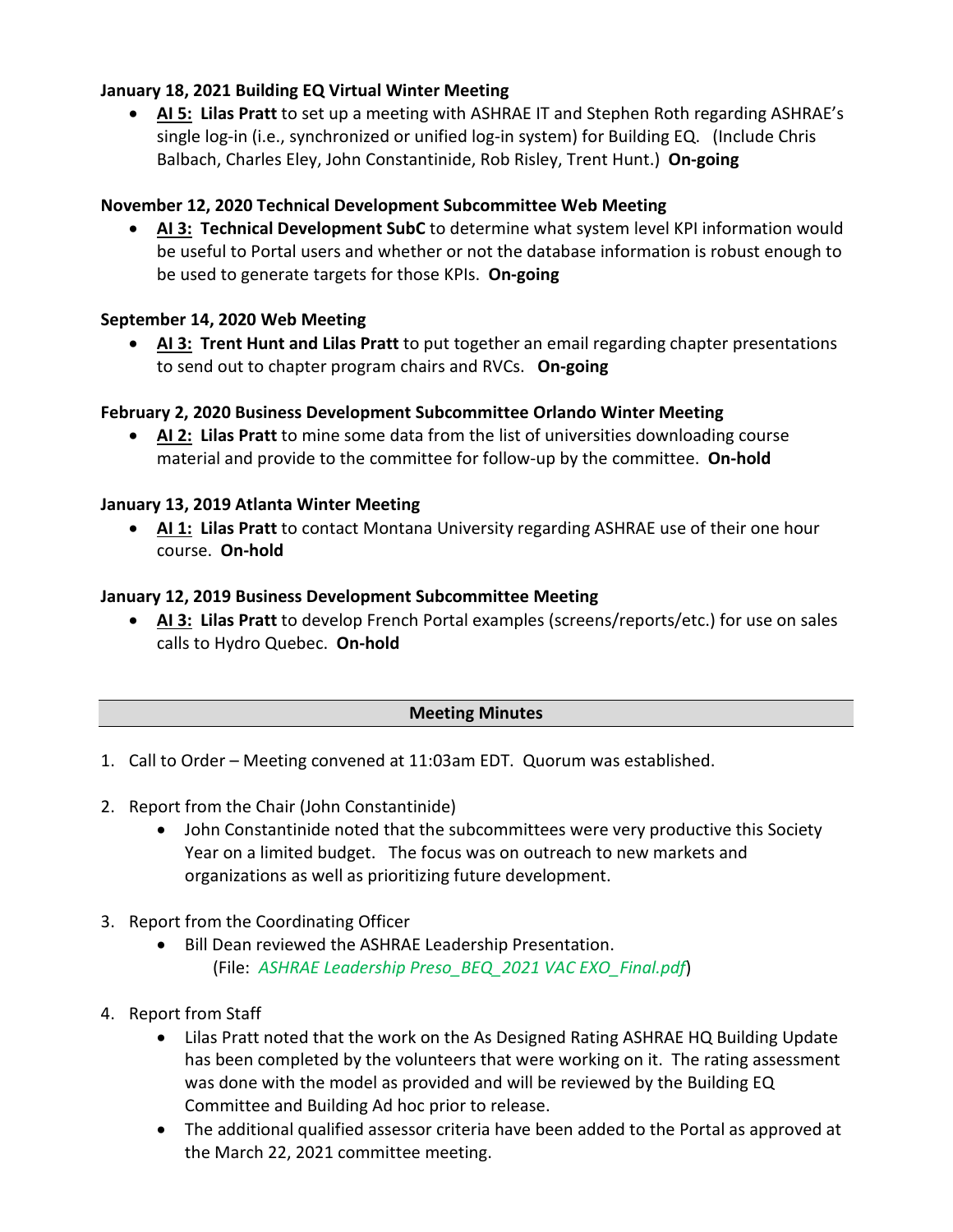- The Portal User Survey will be sent out later this summer after the virtual annual meeting.
- Life to Date Portal Statistics as of June 5, 2021
	- Users: 1405 *(1141 at beginning of SY) – 23% increase*
	- Projects: 950 *(736 at beginning of SY) – 29% increase*
	- Submitted/Approved projects: 57/57 *(51/51 at beginning of SY)*
	- Reports purchased: 9 (\$1400) *(7 at beginning of SY)*
	- Paid credentials: 57 (35 at \$15 + 21 at \$25 = \$1050) *(46 at beginning of SY) – 24% increase)*
- 5. Approval of March 22, 2021 web meeting (committee vote) (File: *bEQCommittee\_22Mar2021\_\_MtgMinutes\_Draft1.pdf)*

**Motion #1:** Chris Balbach moved, and Charles Eley seconded that the March 22, 2021 meeting minutes be approved as presented.

**Vote:** Motion passed by unanimous voice vote, 6-0-0, CNV.

- 6. Review of **Action Items**
- 7. Business Development Subcommittee Report [\(Attachment A\)](#page-6-0)

Trent Hunt provided an update of the activities of the Business Development Subcommittee (BDSC). Meeting notes from the Subcommittee Virtual Annual Meeting are shown in [Attachment A](#page-6-0) and include additional details on all reported items.

- a. Communication Initiatives
	- A Building EQ Roundtable is being conducted by committee members on Monday, June 28, 2021 at 5pm. The title topic is *Enhancing Building EQ As Designed Rating with Standard 90.1.* This is intended to be an interactive discussion between the presenters and the attendees to the roundtable.
	- Other initiatives include a Journal Article by John Constantinide on the Florida Institute of Technology (FIT) and Brevard Public Schools (BPS) projects, a Tech Hour recorded by Doug Cochrane, and a YEA sound bite recorded by John Constantinide that will also be available for posting on the Building EQ web pages.
- b. Case Studies
	- Lilas Pratt introduced the Case study template options for review by the committee.
	- After some discussion, Option 6 (with some modifications) was agreed to be the most appealing option.
	- It was noted, that once approved, several other case studies will be applied to this template. All will be made available for download on the Building EQ webpage.
	- This template will also be applied to winners of the Energy Genius Award.

**Motion #2:** Chris Balbach moved, and Danial Redmond seconded that the case study template Option #6a be approved as discussed and presented. (File: BPS Building EQ Case Study Option 6a.docx)

**Vote:** Motion passed by unanimous voice vote, 7-0-0, CNV.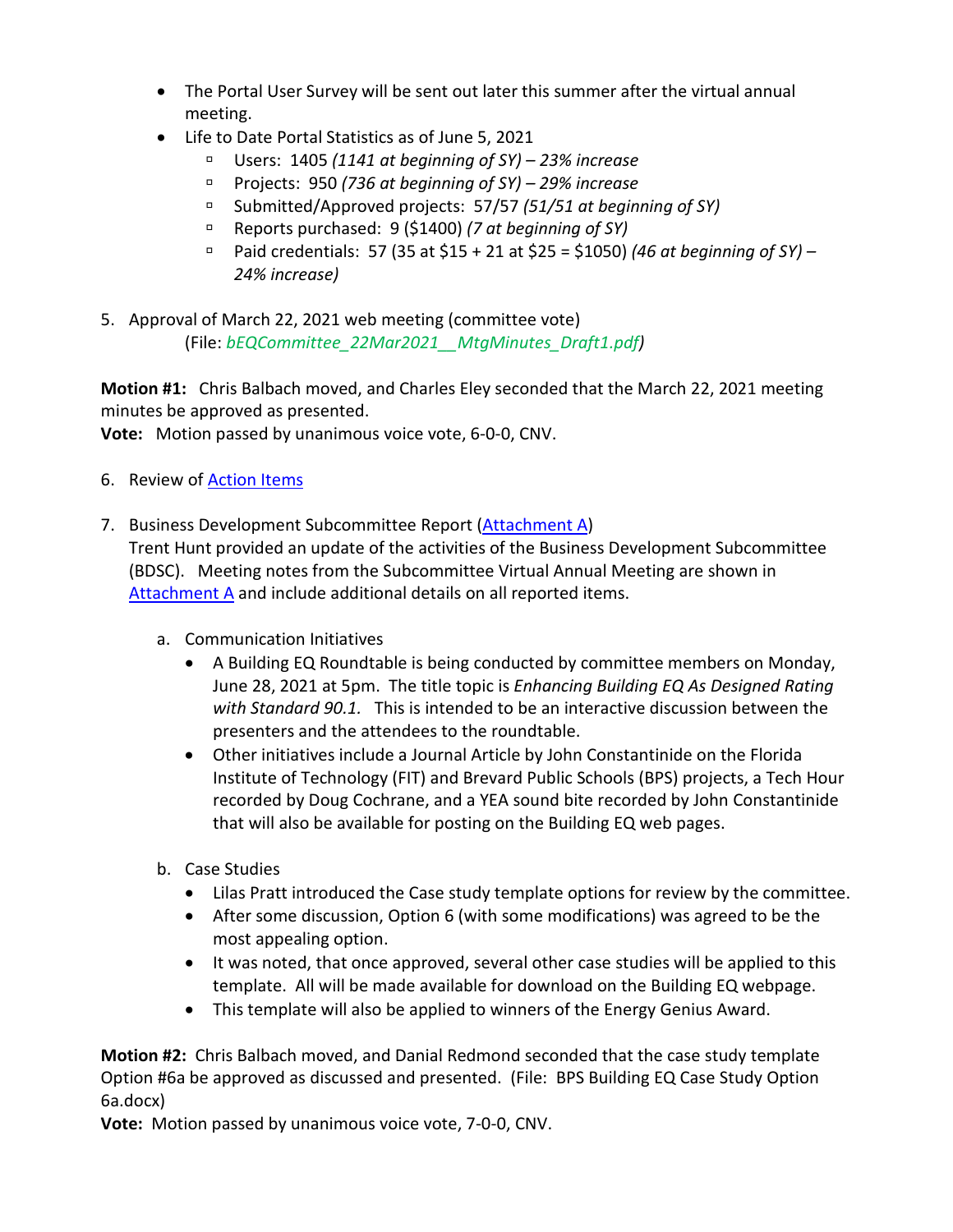- c. Organizational Outreach Initiatives
	- The committee had developed four different Building EQ Standard Operating Procedures (SOPs). Two are ready to be posted to the Building EQ website. The government one is being reviewed by GAC and one for YEA is now in development.
	- The Society MOU Priorities[/Value Talking Points](#page-14-0) were noted. These will be used in organization outreach efforts moving forward.
	- Other recent outreach includes discussions with [NYSERDA](#page-17-0) on their Flextech Program and with the Green Building Initiative in regards to the use of Building EQ in thei[r Green](#page-18-0)  [Globes](#page-18-0) Program.
	- The committee is working to initiate outreach to ASHE.
- 8. Technical Development Subcommittee Report [\(Attachment B\)](#page-9-0) Chris Balbach provided an update of the activities of the Technical Development Subcommittee (TDSC). Meeting notes from the Subcommittee Virtual Annual Meeting are shown in [Attachment B](#page-9-0) and include additional details on all reported items. Michael Deru will be the chair of the TDSC for the upcoming SY.
	- a. New Developments
		- Chris Balbach will be speaking with Harry Bergman (DOE) about the DOE / ORNL Model America Update [\(10.13139/ORNLNCCS/1774134\)](https://doi.ccs.ornl.gov/ui/doi/339) and how Building EQ might help disseminate that information.
		- The committee discussed how the Model America models were created and populated.
		- Another initiative that will be discussed with Harry Bergman and may work well with the Portal is the [DOE BETTER Source Engine](#page-19-0) that generates automated recommendations based on five inputs all of which are available with in the Portal. This might allow for some more analytics on savings. The BETTER Source Engine also supports the inclusion of System Level KPIs in the Portal.
	- b. Organizational Use of Building EQ
		- A meeting with the [NYSERDA FlexTech Program](#page-17-0) suggested that they are looking for more analytics on savings calculations and the BETTER Source Engine may be way to provide those analytics.
		- As a result of a meeting with GBI Green Globes, Building EQ compliance pathways have been submitted to GBI for their review and inclusion in the program.
	- c. Development Updates
		- The TDSC has discussed the need for **Covid Impacts Guidance** to go with
		- BEQ Portal API is being finalized. Documentation will be provided.
		- An action plan will be developed on how Building EQ can work with the MTG.BIM on Digital Twins and they can build on previous existing work.
		- The work to develop specific Data Center Methodology has been somewhat sidelined by the lack of data on data center performance. The subcommittee continues to look for a source of data.
		- A number of factors have indicated that the Portal needs to switch the As Designed rating to the PRM Methodology which will further integrate4 with Standard 90.1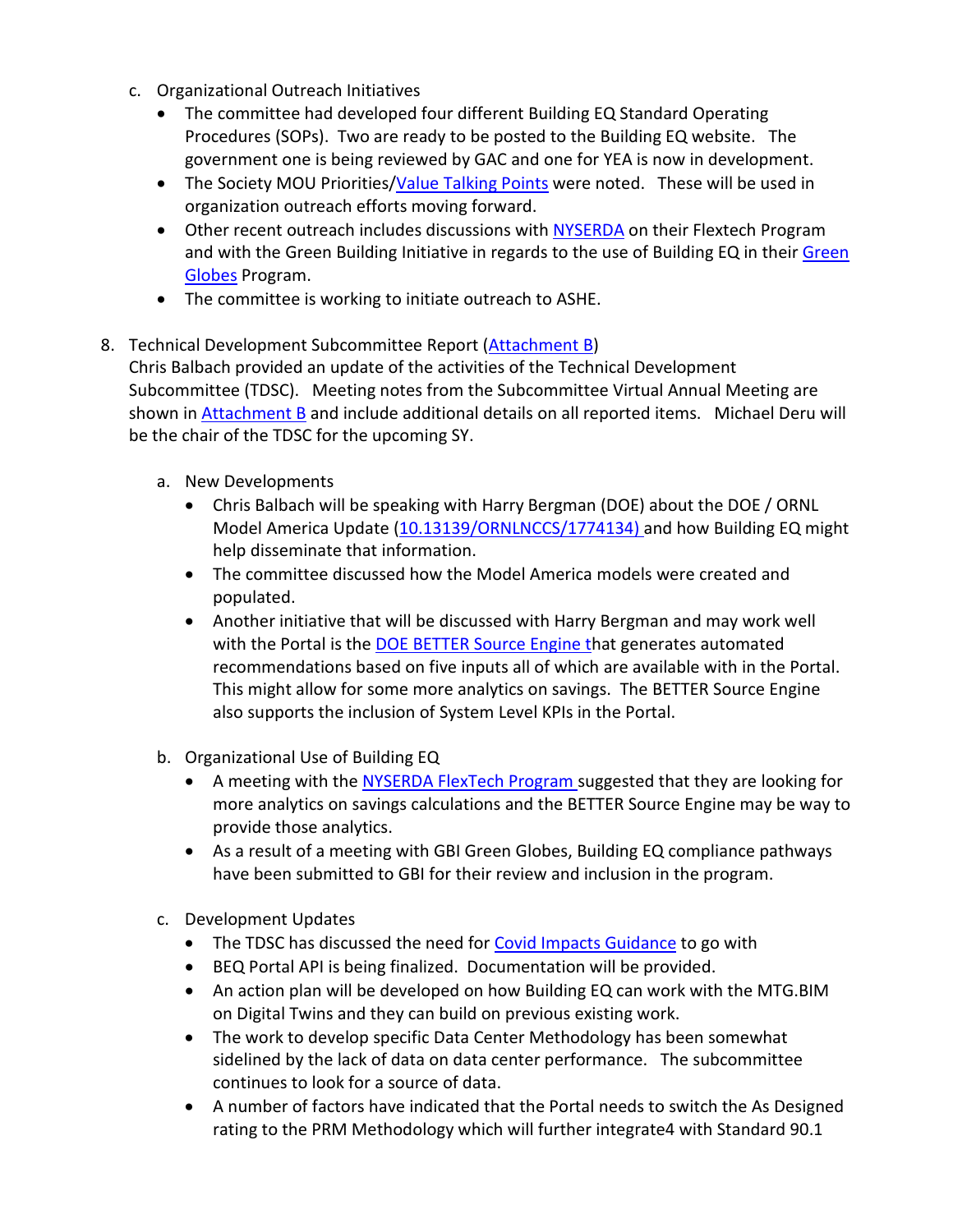PRM. This should allow for scale up of the As Designed rating/assessment which is not possible with the current methodology.

- d. Research Updates
	- One outcome of the *CarmelSoft SBIR Phase I Project* is the addition of a Building EQ API to the Portal that allows data to be pushed into the Portal to generate a rating with the push of a button.
	- 1836-RP *Developing a Standardized Categorization System for EEMs* is creating a taxonomy for generated EEMs that is more powerful than what currently exists. It will allow for more powerful characterization of EEMs and associated information such as cost. Once the final report is available, the TDSC will be looking at how to migrate the current EEMs into that taxonomy.
	- 1771-RP *Energy Modeling of Typical Commercial Buildings in Support of ASHRAE Building Energy Quotient Energy Rating Program* is experiencing another delay which makes the final report due in March 2022. The committee will need to look at how to leverage the final information.
- 9. Other Business (John Constantinide)
	- a. Review of 20-21 SY MBOs (File: *Building EQ MBO Tracking 11June2021\_R1.xlsx*)
		- John Constantinide reviewed the status of the 20-21 SY MBO's.
		- He also noted that there is a commitment from a Government entity to generate a minimum of 14 projects for submission through the end of 2021.
	- b. Proposed Budget Update
		- The proposed budget that is going to the BOD for approval will be similar to the committee's 2019-20 budget numbers.
- 10. Recognition of Member Service
	- John Constantinide thanked everyone on the committee for their work this past year and made special note of the subcommittee members who give their time without official membership on the committee: Doug Cochrane, Bruce Hunn, and Hugh Crowther and to Chris Balbach and Trent Hunt whohave served admirably as subcommittee chairs.
	- He also noted that the committee composition will remain the same moving into the 2021-22 SY, although those positions served by various individuals will change: Rob Risley has been an outstanding vice-chair. Chris Balbach is moving to vice chair as Rob Risley moves up to chair. Trent Hunt will move to a voting member and remain as a subcommittee chair. Michael Deru moves to subcommittee chair. John Constantinide becomes a consultant.
- 11. Remarks from Outgoing Chair
	- John Constantinide expressed his gratitude for his time on the committee. He noted that the committee has accomplished much despite the challenges posed by the Covid-19 pandemic.
- 12. Remarks from Incoming Chair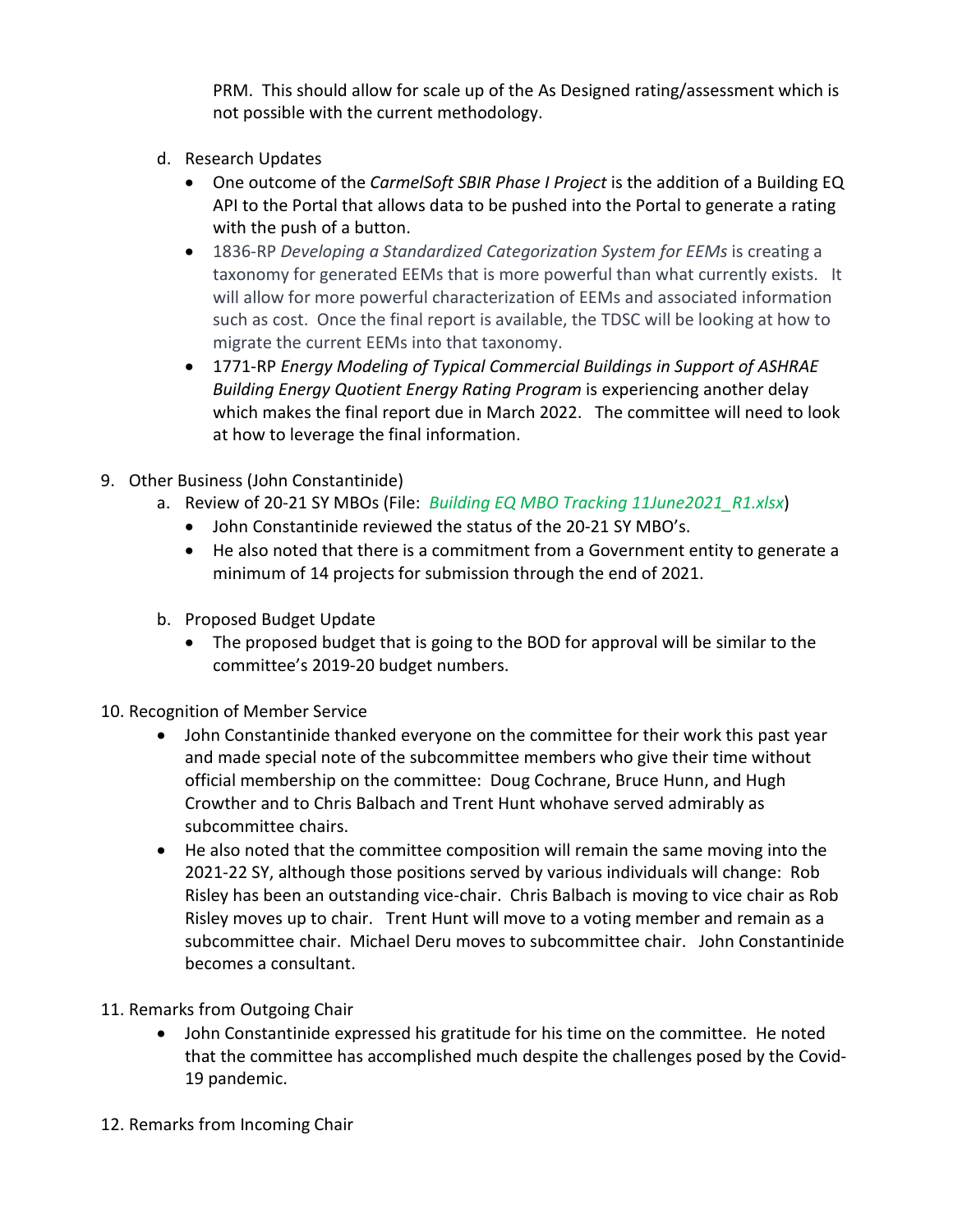- Rob Risley recognized John Constantinide as a fantastic advocate for this program. He thanked John for his service and for the fantastic work as chair.
- The next leadership meeting will be on Friday, July 2.

## 13. Upcoming Meetings

- BEQ Business Development SubC, 2nd Tuesday at 11:30am starting August 10.
- BEQ Technical Dev (Method) SubC, 2nd Thursday at 11:00am starting August 12.
- BEQ Leadership every other Friday starting July 2.

# 14. Adjourn – **Meeting adjourned at 12:51pm EDT**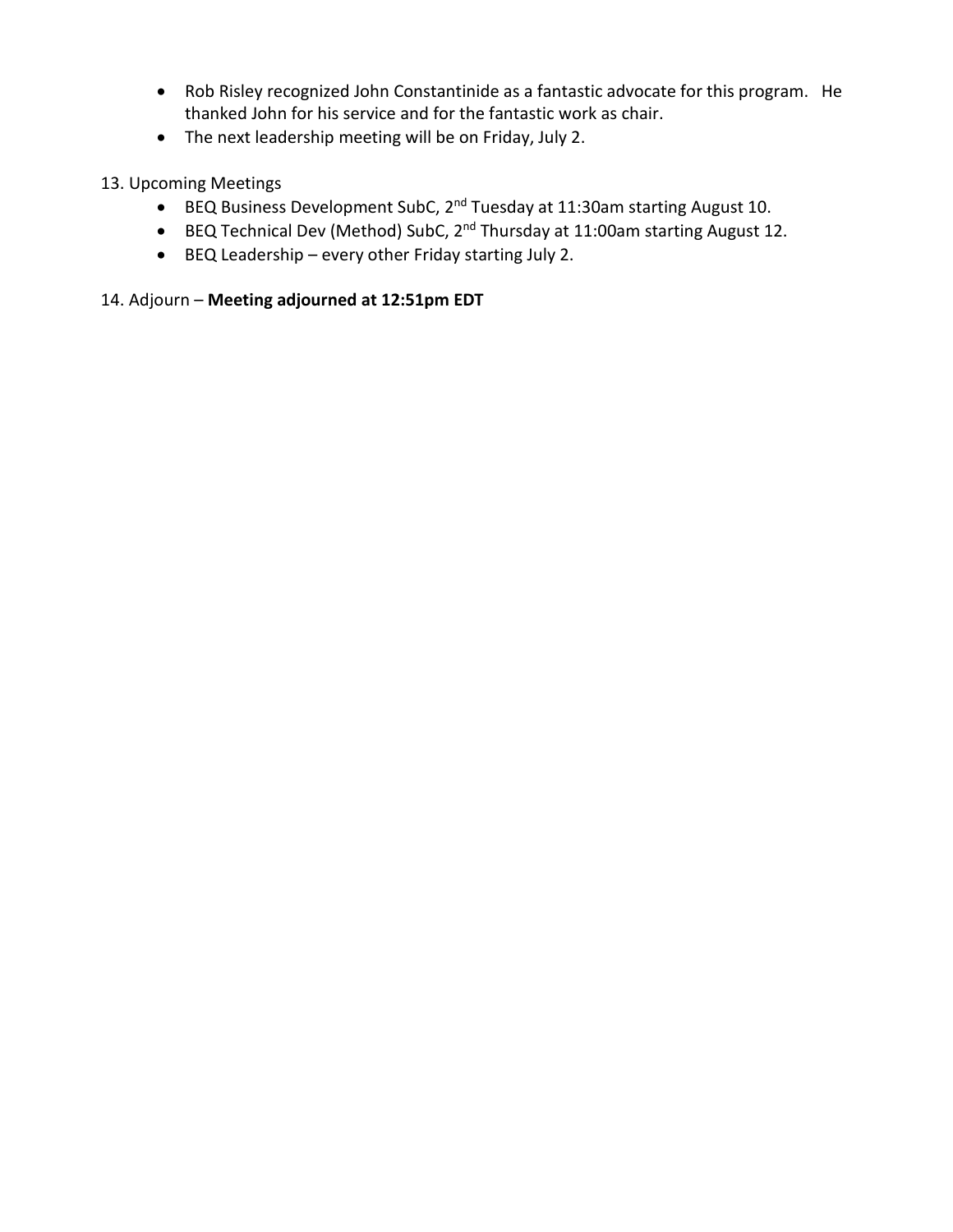#### <span id="page-6-0"></span>**Attachment A – Business Development Subcommittee Meeting Notes**

### **Building EQ Business Development Subcommittee Virtual Annual Meeting June 8, 2021**

**Business Development SubC:** Trent Hunt (chair), Daniel Redmond, Anoop Peediayakkan, Hugh Crowther, Doug Cochrane **Other Committee:** John Constantinide, Rob Risley, Chris Balbach, Mahroo Eftekhari, Bruce Hunn, Bill Dean **Guests:** Stephen Roth, **Staff:** Emily Porcari, Anne Wilson, Lilas Pratt

### **Meeting convened at 11:31pm. Quorum was established**

- 1. Announcements
	- Lilas Pratt reported that four new submissions in the Building EQ Portal have been received in the last week. It is expected that all submissions will buy at least one report.
	- The committee noted that the Portal has seen good activity this year despite the world being in a pandemic.
- 2. New Business
	- a. [Building EQ Liaisons](#page-8-0) to/from other ASHRAE Committees
		- Trent Hunt reviewed the existing liaisions to/from other ASHRAE committees as shown [below.](#page-8-0) Building EQ will need to reach out to GAC and CTTC to see if the current liaisons will be continuing or if new liaisons will be appointed.
		- The Decarbonization Task Force was suggested as a possible liaison need.
		- The Training and Education Committee was suggested but collaboration is really only appropriate for specific training courses.
		- With the BEAPs and BEMPs as part of the Portal credentials, it might be appropriate to have a liaison from Certification to Building EQ.
	- b. Building EQ SOP for YEA Outreach to Universities and Local Governments
		- Trent Hunt and John Constantinide reported that YEA is reviewing the Building EQ SOPs and they are expected to provide feedback and selected changes.
		- The committee needs to share the specific YEA SOP that was created for them to review, so that they can review that specific SOP.
- 3. Business Development Updates
	- a. NYSERDA Flexible Technical Assistance Program
		- Building EQ members met with a representative from the [NYSERDA FlexTech](#page-17-0) program on May 18. Notes from that meeting are shown below.
		- Trent Hunt and John Constantinide provided a brief overview of the discussion and action items from that call.
		- The main takeaway is that the FlexTech program is looking for an estimate of energy savings as part of their audit requirements and they do have specific measurements that are recommended. The TDSC will be looking into how Building EQ can best meet those requirements.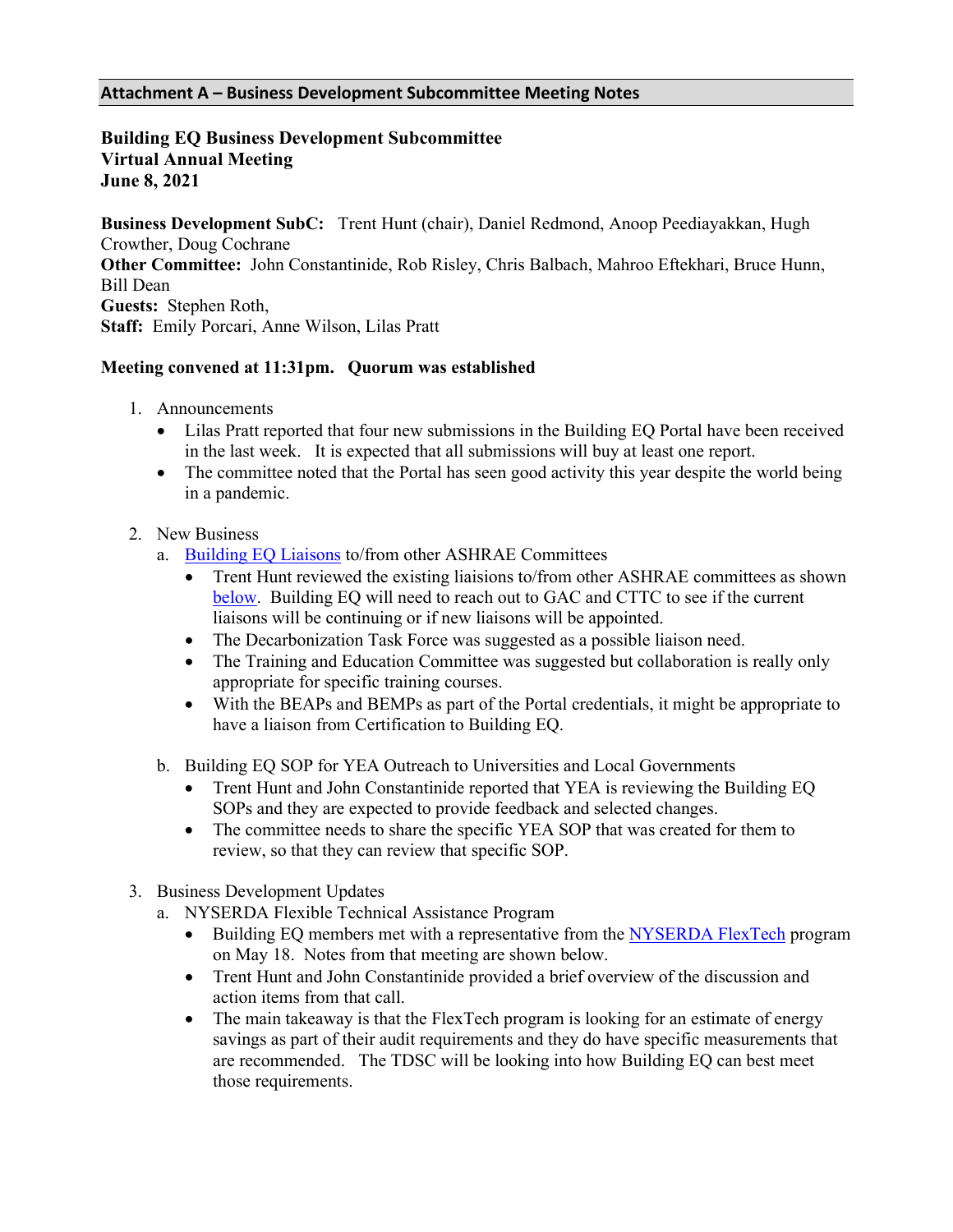- b. Building EQ in [Green Globes](#page-18-0) Meeting Notes
	- Building EQ members met with representatives from the Green Building Initiative (GBI) on May 13, 2021. The meeting was requested by GBI through Ross Montgomery. Notes from that meeting are shown [below.](#page-18-0)
	- GBI is interested in using Building EQ as a pathway for compliance within their program.
	- The committee has created compliance pathways for the use of Building EQ for each version of existing building and new construction certification. These have been shared with Green Globes for their review.
	- GBI also met with the ASHRAE Colombia chapter to discuss the use of Green Globes internationally.
	- An update of the ASHRAE-GBI MOU has been initiated as a result of these meetings. Discussions between ExCom and GBI are underway. It is likely that Building EQ will be specifically mentioned in the MOU in some capacity.
- c. Case Studies
	- The case studies are still in progress. The goal is to have the initial update ready for review and approval by the main committee meeting next week.
- d. Journal Article
	- John Constantinide has submitted the Journal article on the Florida Institute of Technology (FIT) and Brevard Public Schools (BPS) projects. The article has been reviewed and the comments are being processed in preparation for publication.
- e. Society MOU Priorities / [Talking Points](#page-14-0)
	- The talking points shown [below](#page-14-0) were previously approved by the Building EQ Committee and are now part of the committee's on-going work.
	- An email has been sent to Rick Hermans about connecting with ASHE through the MOU that ASHRAE has with them. No response has yet been received.
	- The Subcommittee will plan to reach out to the various liaisons to bring up these talking points with the priority targeted organizations. This will be discussed on the next BDSC web meeting call.
- f. YEA Sound Bite / Building EQ Tech Hour
	- John Constantinide recorded a sound bite at YEA's request. That sound bite is now with ASHRAE Marketing for final production.
	- The recording work for the Building EQ Tech Hour has been completed by Doug Cochrane and John Constantinide. The recording is now in final production and is expected to be aired this summer.
	- SECRETARY'S NOTE: The Building EQ Tech Hour will be launched on June 16, 2021.
- g. Building EQ Roundtable at Virtual Annual Meeting
	- Monday, June 28, 5pm
	- **Title/Topic:** *Enhancing Building EQ As Designed Rating with Standard 90.1*
	- **Description:** *As Building EQ evolves the As Designed rating, the Committee is seeking industry input on how to best enhance this rating with the incorporation of the ASHRAE Standard 90.1 PRM (Performance Rating Method). Take part in the discussion and help shape the evolution of this rating.*
	- Particiipants must be registered for conference to attend the Roundtable.
	- The Roundtable will be a 30 minute session with the first 10 minutes or so introduce the topic and the remaining time is used to discuss with the attendees.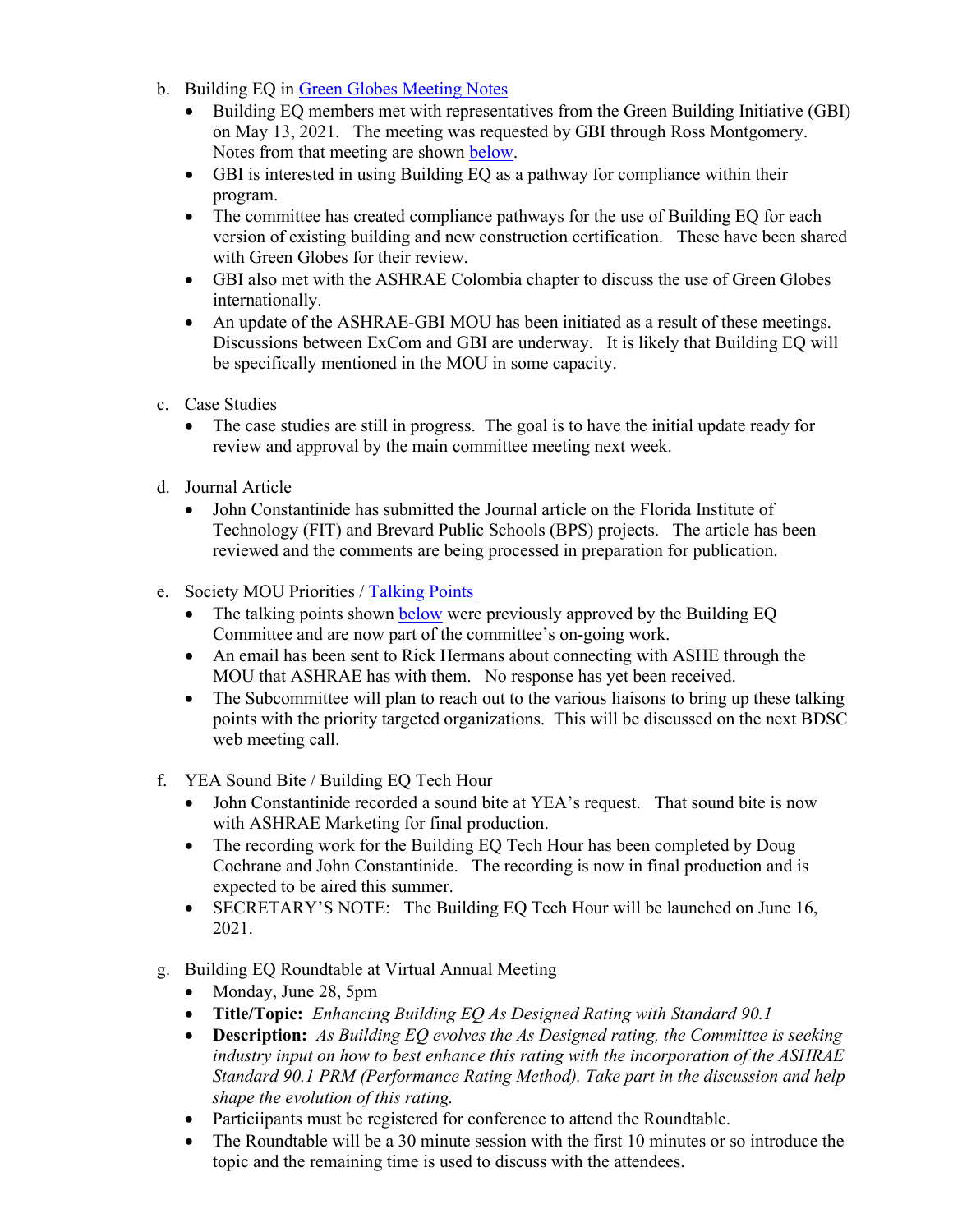- Having some questions created ahead of time would be helpful to stimulate conversation on the topic.
- SECRETARY'S NOTE: There is no limit to the number of participants attending the Roundtable sessions.

### **Meeting adjourned at 12:24pm EDT**

### <span id="page-8-0"></span>**Building EQ Liaisons to/from other Committees**

- Bruno Martinez is the liaison from YEA to Building EQ
- Megan McNulty is the liaison from GAC to Building EQ
- John Constantinide is the liaison from Building EQ to GAC
- John Constantinide is the liaison from Building EQ to CTTC
- Mahroo Eftekhari is the liaison from Building EQ to MTG.BIM
- Mahroo Eftekhari is the liaison from Building EQ to Student Activities (SA)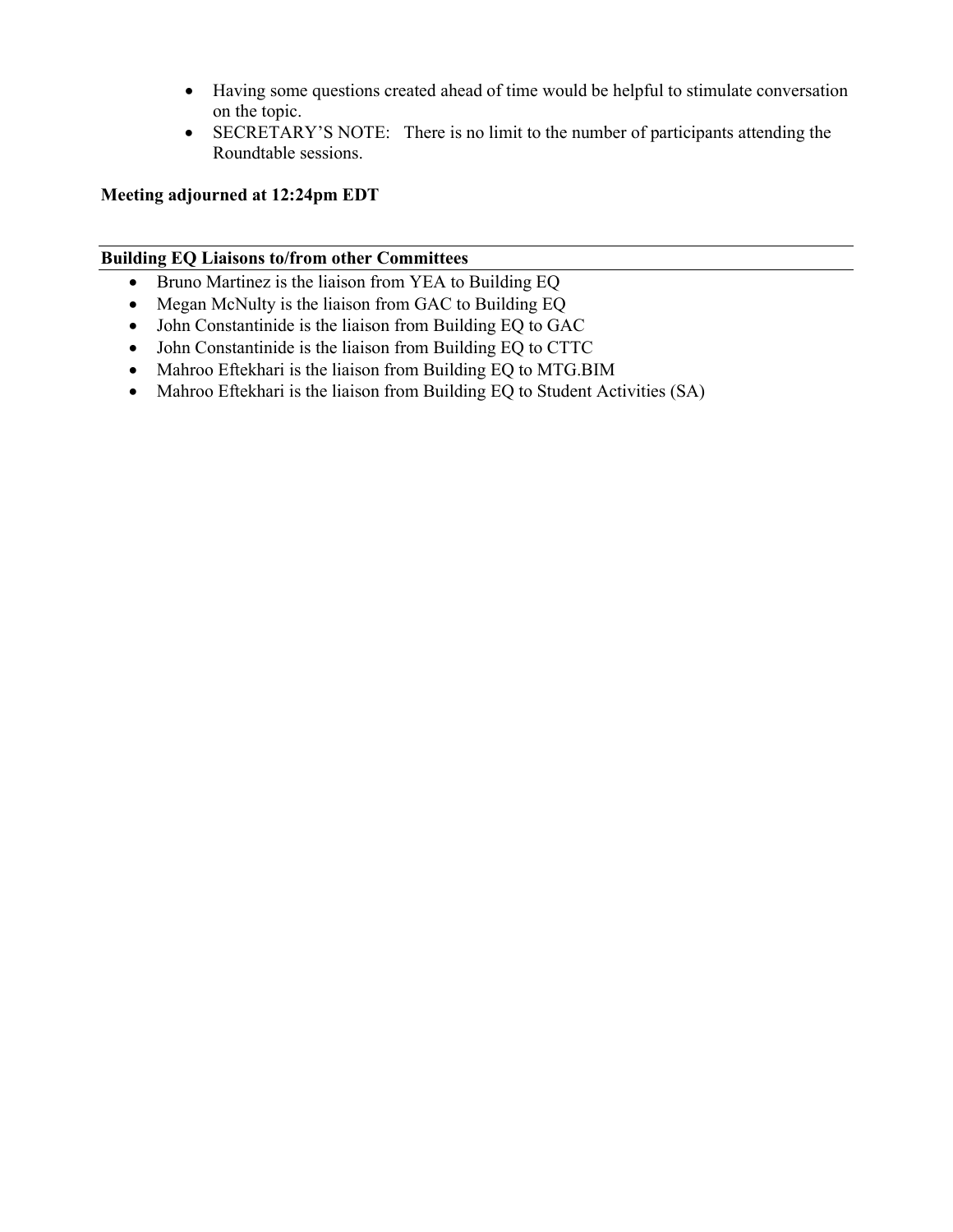#### <span id="page-9-0"></span>**Attachment B – Technical Development Subcommittee Meeting Notes**

### **Building EQ Technical Development Subcommittee Virtual Annual Meeting June 10, 2021**

**Technical Development SubC:** Chris Balbach (chair), Michael Deru, Charles Eley, Mahroo Eftekhari, Bruce Hunn **Other Committee:** John Constantinide, Rob Risley, Trent Hunt, Doug Cochrane, Anoop Peediayakkan, Tim McGinn (incoming CO) **Guests:** Stephen Roth **Staff:** Lilas Pratt

#### **Meeting convened at 11:02pm. Quorum was established**

- 1. Announcements
	- Lilas Pratt reported that the As Designed Rating ASHRAE HQ Building was expected to be completed by June 15. She will be reaching out to Shanta Tucker to see if that work is still on schedule.
	- Once the results are reviewed by the subcommittee, they will be forwarded to the ASHRAE HQ Building Adhoc which has asked to see the results before they are shared with the BOD or BOD ExCom.

#### 2. New Business (Balbach)

- a. DOE / ORNL Model America Update (Balbach)
	- After the FlexTech meeting with NYESRDA, Chris Balbach began to look into sources for data that might be available. As a result of that search, he came across the DOE/ORNL Model America data resposity at: [10.13139/ORNLNCCS/1774134.](https://doi.ccs.ornl.gov/ui/doi/339)
	- This work has created an OpenStudio / EnergyPlus simulation model of 98+% of the buildings in the U.S. Single family residential buildings are not included.
	- The information is open source and can be downloaded and used by anyone.
	- This is information that Building EQ may be able to leverage for Level 1 ECM analysis.
	- One question is whether or not the models could be used as a starting point for As Designed rating. It was noted that while the shape/footprint of the buildings is likely to be accurate, the zoning is rather generic and may not match the actual building interior so that modifications would be needed to use it for Building EQ.
	- The PRM methodology would require a  $2<sup>nd</sup>$  baseline building model for comparison. Open Studio already has this procedure for creating the baseline PRM model built into the modeling software.
	- Just letting people know that these models exist might be of value. Users and assessors could then decide for themselves whether or not to use the data.
	- Having Building EQ socialize the information may also be of value to DOE in order to help get this work into use in the marketplace.
	- There may also be value in the In Operation rating in order to determine savings from the ECMs. It would be helpful to have a specific process for calculating these savings. This would help with the connection to the NYSERDA FlexTech program (see below) even those these types of calculations would go beyond the Standard 211 requirements for a Level 1 Energy Audit.
	- The data is available for download via the Globus web app. There is currently no API to facilitate connection.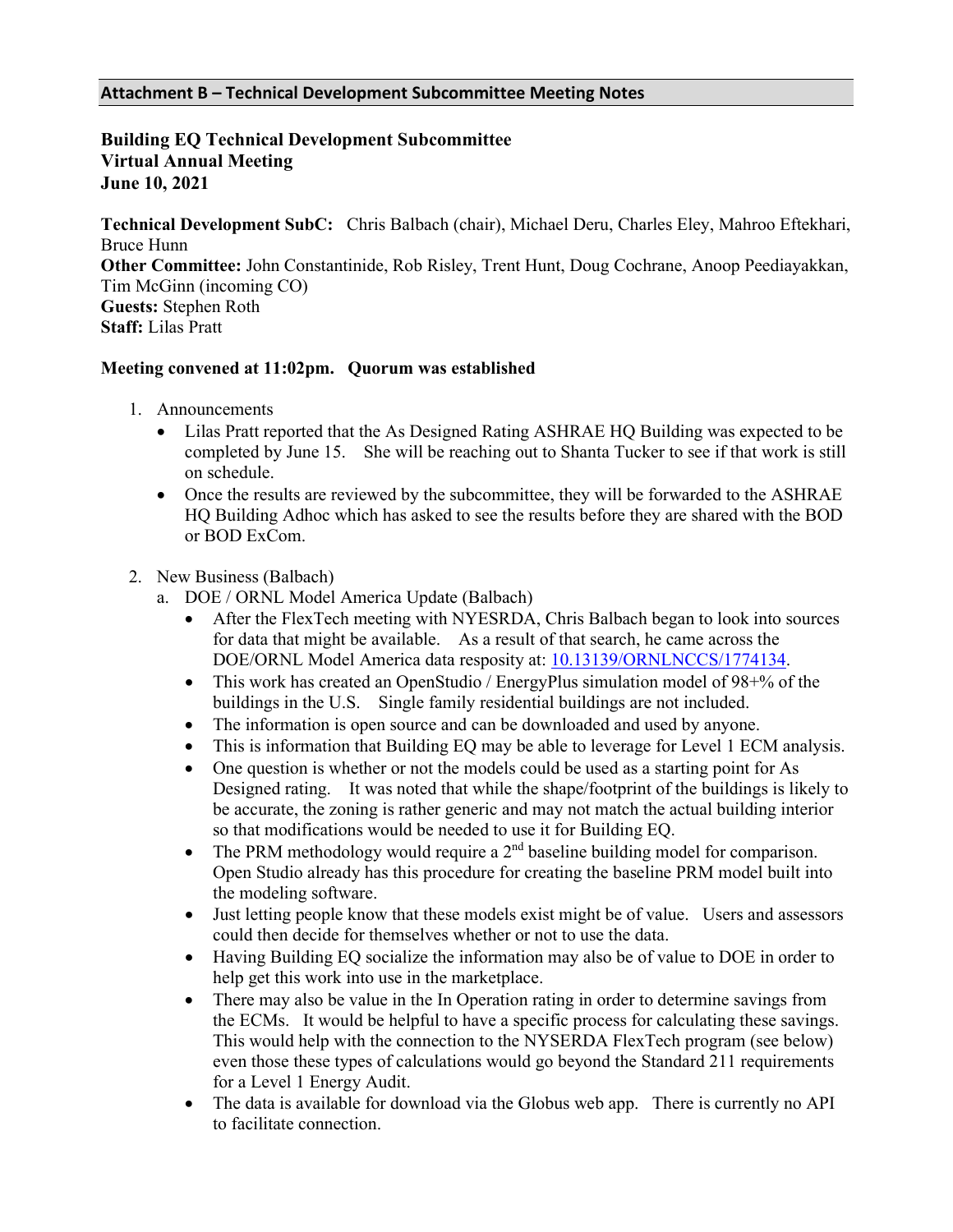- As a start, Building EQ could include the link to this site in the instructions and then work with DOE to develop an API for easier connection.
- These are a starting point. It is worth having a conversation with DOE (Harry Bergman) in order to create an easier access. The potential for the data is huge.
- b. [DOE BETTER Source Engine](#page-19-0)
	- Chris Balbach also noted that during his search for resources, he uncovered the DOE Better Source Engine as noted [below.](file://ashfile1/documents$/lpratt/My%20Documents/ABEL%20Ad-Hoc/Mtg%20Notes/10June2021_bEQTechDevSubC_AM_MtgNotes.docx#BETTER)
	- Relevant Links:
		- □ [https://github.com/LBNL-ETA/BETTER\\_analytical\\_engine](https://github.com/LBNL-ETA/BETTER_analytical_engine)
		- [https://better.lbl.gov/media/template/BETTER\\_Handout\\_4.16.2021.pdf](https://better.lbl.gov/media/template/BETTER_Handout_4.16.2021.pdf)
		- [https://better.lbl.gov/media/template/BETTER\\_Training\\_Slides\\_V.10.0.pdf](https://better.lbl.gov/media/template/BETTER_Training_Slides_V.10.0.pdf)
	- Chris explained that the overall workflow information (see slides at link above) shows the five data points needed for the engine and all those data points are already collected by Building EQ.
	- The Benchmark coefficients includes a number of system level KPIs and then analyses those benchmarks to develop a set of possible energy efficiency recommendations and then calculate potential energy and cost savings.
	- Because Building EQ is starting to look at system level KPIs and how to incorporate that into Building EQ, this tool might be a way to help integrate those metrics into the Portal. This could help the Portal provide more detailed recommendations and could provide a savings methodology to meet the FlexTech requirements.
	- The ECMs are automatically determined and automatically costed. Building EQ could then map its much more extensive and detailed list to the shorter list in BETTER.
	- There is a Graphical User Interface (GUI) and an API (RESTful API) for BETTER. BETTER can also be downloaded and installed in order to run it on an individual computer.
	- This appears to be a great resource for which Building EQ should look at how to collaborate with DOE. Being able to provide Portal users with more actionable information in a standardized format is a win-win.
	- This uses utility bills, so data from the last year will not be very useful due to Covid conditions over the last 12-14 months.
- c. Building EQ Roundtable at Virtual Annual Meeting
	- Monday, June 28, 5pm
	- Title/Topic: *Enhancing Building EQ As Designed Rating with Standard 90.1*
	- Description: *As Building EQ evolves the As Designed rating, the Committee is seeking industry input on how to best enhance this rating with the incorporation of the ASHRAE Standard 90.1 PRM (Performance Rating Method). Take part in the discussion and help shape the evolution of this rating*
	- This will be a 30 minute interactive session. Chris Balbach will moderate and Lilas will host. Chris Balbach will provide a roughly 10 minute overview of the topic with Charles Eley available for additional expertise. The remaining time will be used for open discussion.
	- It is suggested that several starting questions be developed to have on hand
- 3. [Technical Questions](#page-20-0) Received
	- Lilas Pratt introduced a number of questions that have been received from Portal users. The specifics of these items are detailed [below.](#page-20-0)
		- □ Letter Grades (from Hong Kong)
		- GRESB Assessments (from Hong Kong)
		- <sup>Ip</sup> IP Units on Disclosure Report (from Slovenia)
		- Air Velocity Limits Warning Values (from Slovenia)
		- Wood/biomass IP units (from Slovenia)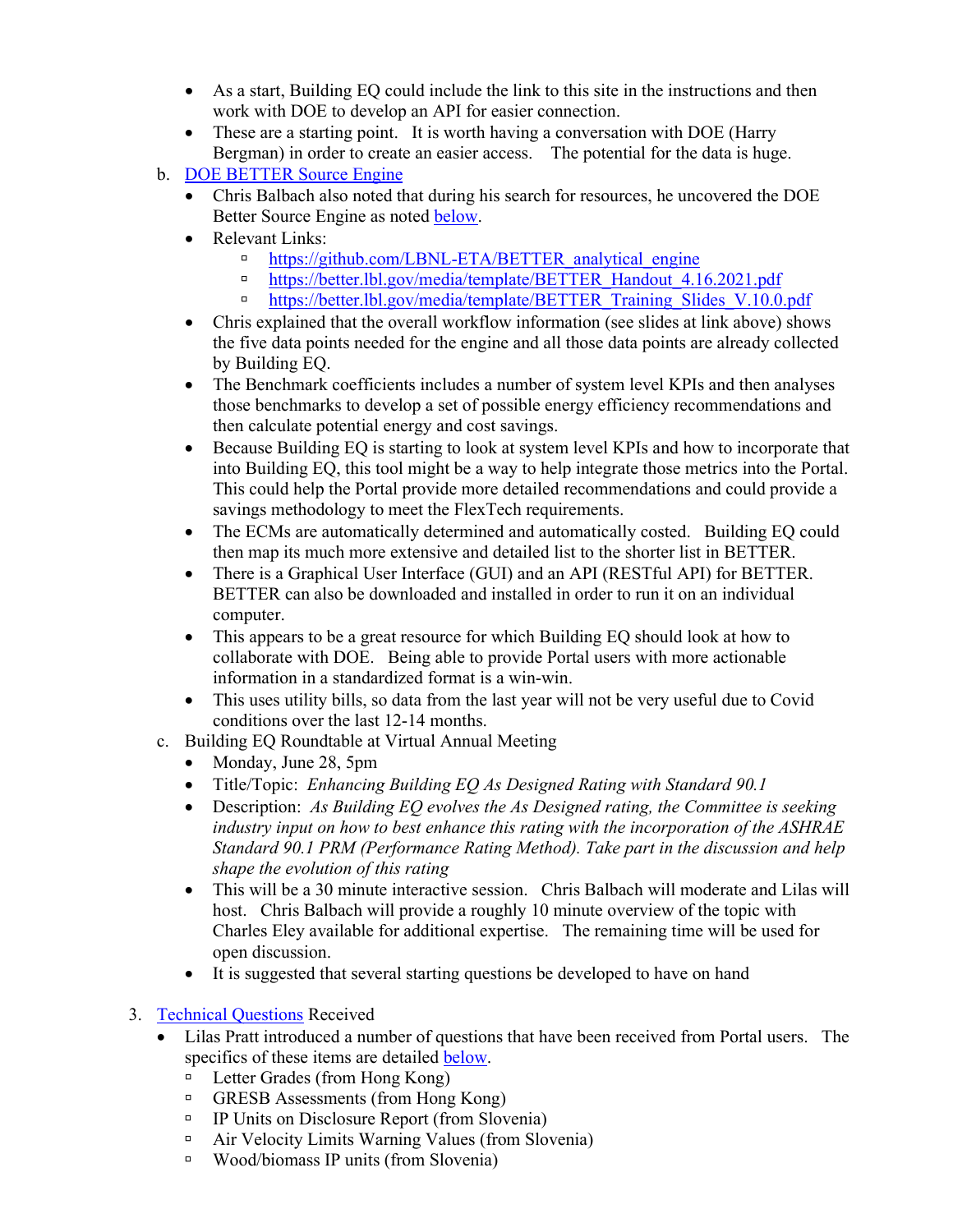- John Constantinide noted that these will need to be quoted and prioritized. Some of them may also need to be part of a customized conversation.
- In regard to the letter grades, there could be two separate label reports: one with and one without letter grades.
- The subcommittee agreed that the letter grade discussion should be referred to the Business Development Subcommittee for further discussion.
- 4. Development Updates
	- a. [Covid Impacts Guidance](#page-19-1)
		- As noted [below,](#page-19-1) Chris Balbach had previously raised the question about whether or not guidance was needed for Portal users on how to address building conditions due to the Covid pandemic. He reported that he is working on developing some guidance as was discussed.
		- Further discussion was deferred to the next meeting.
	- b. BEQ Portal API Documentation
		- Stephen Roth related that Carmel Software has continued to update the Building EQ Portal API which is one of the SBIR project deliverables. The documentation is still in development and would follow that deliverable by a couple of weeks.
		- All of the information should be available this summer.
		- Chris Balbach requested a meeting to go over the documentation when available.
	- c. Digital Twins / MTG.BIM
		- Mahroo Eftekhari attended the MTG.BIM meeting at this conference and reported that the MTG is keen to work with Building EQ on this issue.
		- She will be contacting existing digital twins so as not to have to create something from scratch and noted that the BETTER tool also ties into this effort.
		- There are no actions at this time. An action plan will be developed moving forward.
	- d. System Level KPIs
		- Chris Balbach noted that this topic will be part of the discussion with DOE next week and will be tied into discussion the BETTER tool which is a good starting point. There are a lot of pieces and parts that could go beyond the BETTER tool.
		- The system level KPIs are a natural progression for Level 1 audits to move.
		- TC 7.6 will also be taking a look at this subject as well.
	- e. [Data Center Methodology](#page-13-0)
		- Michael Deru reported that he is still trying to connect with Steve Greenburg at LBNL about sources of performance data. He asked the subcommittee how they wish to proceed with data centers. ASHRAE definitions of data centers are noted [below.](#page-13-0)
		- Data Centers have a different way of expressing energy usage so that some performance data is needed in order to be able to categorize and address data centers. Modeled/simulated data would be of limited value.
		- Incorporating data centers into the Portal is a fairly heavy lift and will be more difficult than laboratories were to address. The effort needed to address this needs to be weighed against the value received to include them in the portal.
		- The committee agrees that this is still something that needs to be addressed, but may be of lower priority than some other initiatives.
	- f. [NYSERDA Flexible Technical Assistance](#page-17-0) Program
		- Building EQ members met with a representative from the NYSERDA FlexTech program on May 18. Chris Balbach provided a brief overview of the discussion and action items from that call. Notes from that meeting are shown [below.](#page-17-0)
		- The main takeaway is that the FlexTech program is looking for an estimate of energy savings as part of their audit requirements and they do have specific measurements that are recommended. Chris Balbach is working on his action item to map the FlexTech requirements against Building EQ In Operation assessment.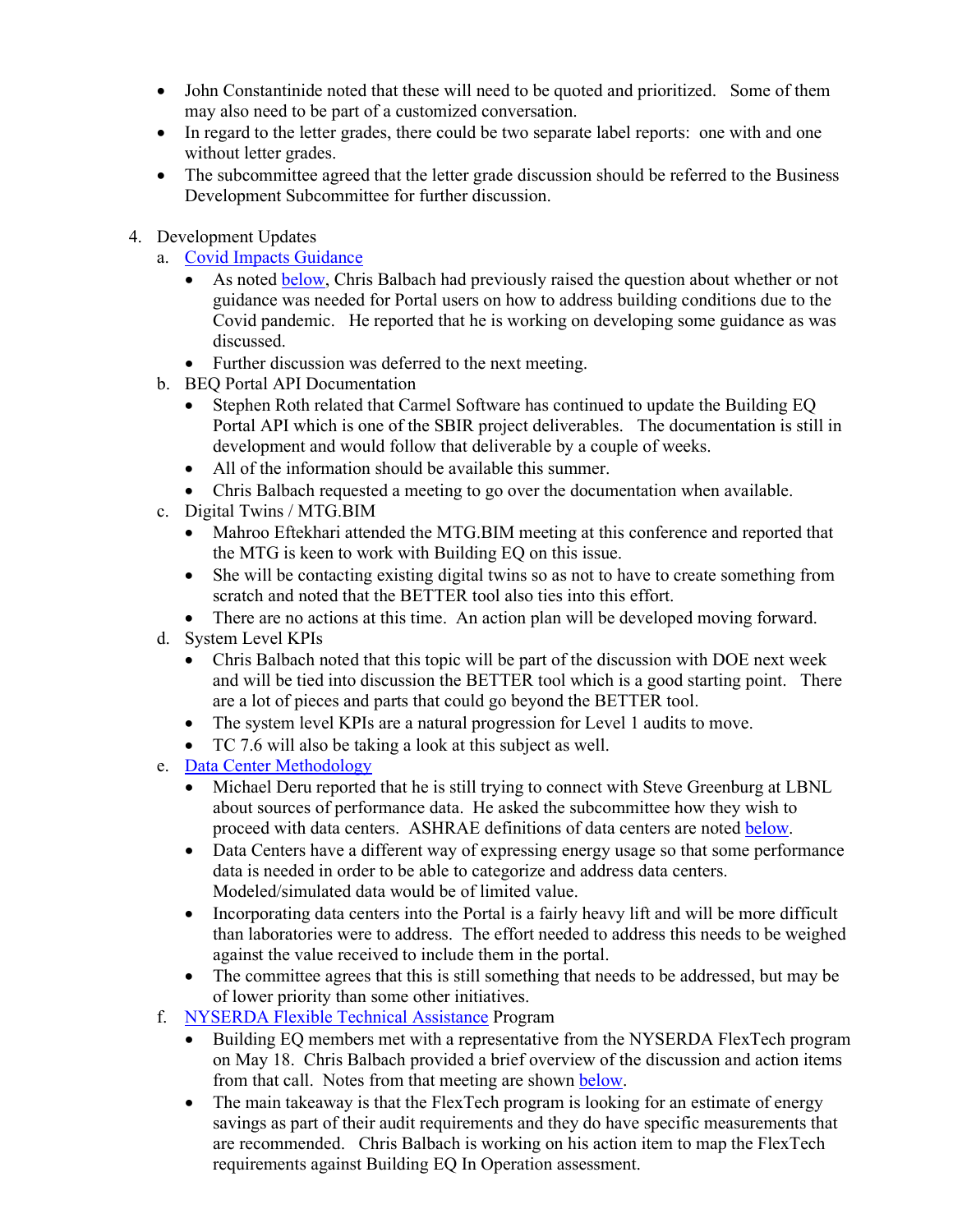- Further discussion was deferred to the next meeting.
- g. Building EQ in [Green Globes](#page-18-0)
	- John Constantinide reported that the Green Building Initiative (GBI) requested a meeting with Building EQ members to investigate how to include Building EQ in their current Green Globes new construction and existing buildings rating.
	- Building EQ members met with representatives from the Green Building Initiative (GBI) on May 13, 2021. Notes from that meeting are shown [below.](#page-18-0)
	- John Constantinide used the alternative compliance pathways that were originally developed for LEED and modified those for Green Globes. Several versions were utilized and developed. These proposals were reviewed by Building EQ Committee members and now have been sent to GBI for review and comment. The documentation for compliance would be the Energy Audit Reports.
	- The Green Globes Existing Building rating is currently out for public review, so the TDSC may need to address questions or clarify ambiguity.
- 5. Research and Other Project Updates:
	- a. CarmelSoft SBIR Phase 1 Project (Roth)
		- Deliverable due date is next week.
		- Installed their own version of DOE Asset Score Audit template and included a buttonto interface with Building EQ.
	- This could be demonstrated to the subcommittee later this summer.
	- b. RP-1836 Developing a Standardized Categorization System for EEMs (Balbach)
		- Project in Phase 3.
		- Draft final report is due in July 2021.
		- Approved final report will be completed in September 2021.
		- A final presentation from the PI is expected.
	- c. 1771-RP Energy Modeling of Typical Commercial Buildings in Support of ASHRAE Building Energy Quotient Energy Rating Program
		- Michael Deru reported that another extension was approved for the project so that the project will now run through March 2022.
		- Permission was granted to share the building models and those are now available.
		- This data would be most useful if the existing AD methodology is continued. If the PRM methodology is implemented, the usefulness of the data to Building EQ is less clear.
- 6. Proposed Portal Changes Updates Placeholders / Discussions deferred
	- a. PRM Methodology Integration with Standard 90.1 PRM
	- b. Incorporating site-source change in ZeroTool methodology
	- c. Std 62.1 Tables for ventilation quantities and measurements (COMNET)
- 7. Review of AD/IO Spreadsheet Methodologies Placeholders / Discussions deferred
- 8. Closing Thoughts
	- Chris Balbach introduced Michael Deru as the incoming Subcommittee Chair for the 2021- 22 Society Year.
	- The Subcommittee recognized and thanked Chris Balbach for his time as Subcommittee Chair and for all that has been accomplished under this leadership.

### **Meeting Adjourned at 12:33pm EDT**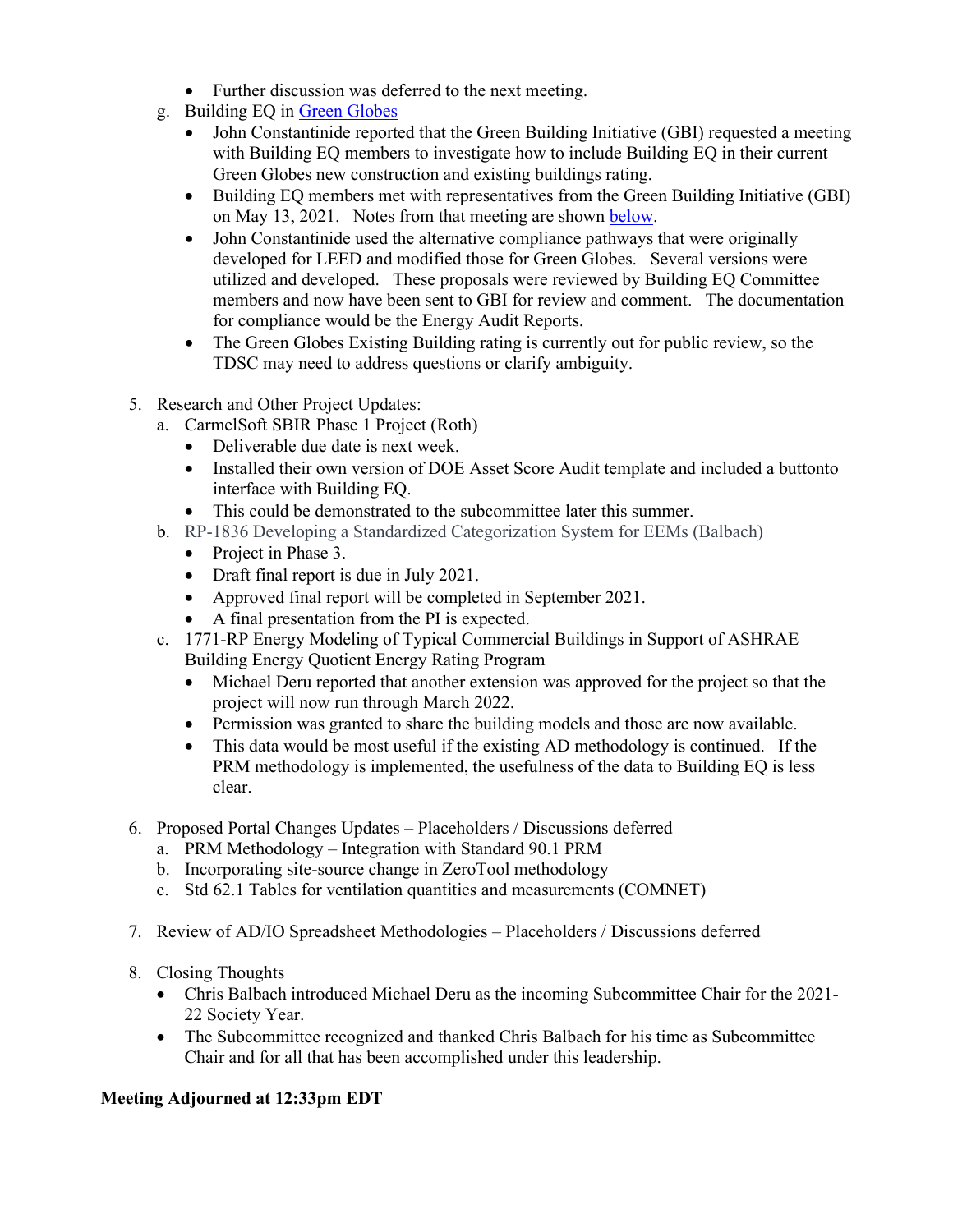#### <span id="page-13-0"></span>**Existing Definitions for Data Centers**

Standard 90.1 does not have a specific definition for data centers in the standard. It does reference Standard 90.4 in multiple locations in the standard. However, it has this definition:

**computer room:** a room whose primary function is to house equipment for the processing and storage of electronic data and that has a design electronic data equipment power density exceeding 20 W/ft2 of conditioned floor area.

Standard 90.4 uses this definition:

- **data center:** a room or building, or portions thereof, including computer rooms being served by the data center systems, serving a total ITE load greater than 10 kW and 20 W/ft2 (215 W/m2) of conditioned floor area.
- **computer room:** a room or portions of a building serving an ITE load less than or equal to10 kW

or 20 W/ft2 (215 W/m2) or less of conditioned floor area.

TC 9.9 uses this definition:

- **data center:** a room or building, or portions thereof, with one or more ITE enclosures greater than 2 KW.
- **information technology equipment (ITE):** computers, data storage, servers and network / communication equipment.
- **ITE Enclosure:** a rack, cabinet, or chassis that is designed to mount ITE.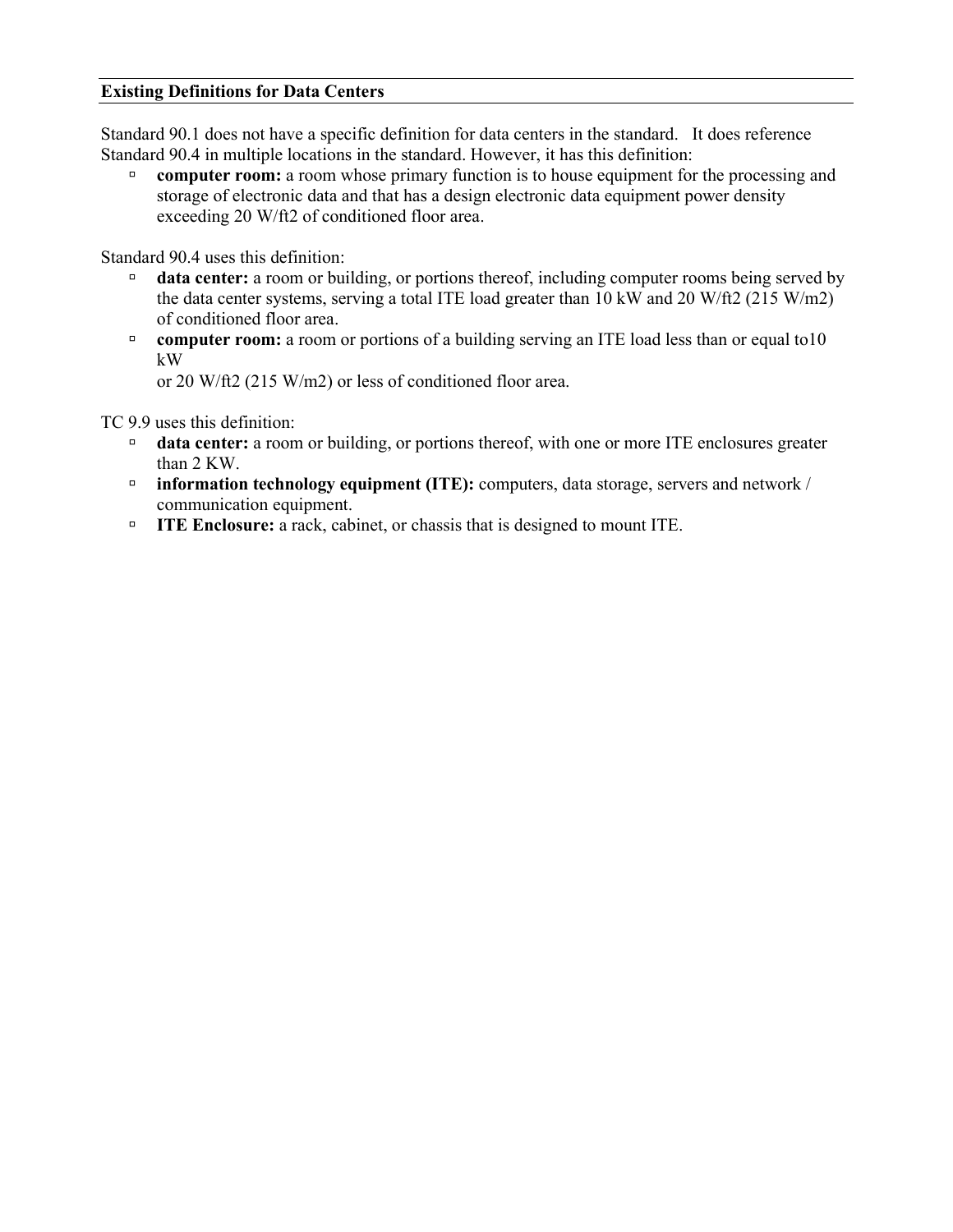## <span id="page-14-0"></span>**ASHRAE Value Proposition Talking Points**

# **General Bullet Points on Benefits of Building EQ**

- Building EQ helps building owners/operators understand their building's current energy usages and more importantly how they can improve their building's energy performance, either through physical renovation or changes in operating practice.
- Building EQ builds upon and goes beyond ENERGY STAR Portfolio Manager benchmarking by offering actionable recommendations and concrete energy conservation measures as part of the Level 1 Energy Audit.
- Building EQ helps ASHRAE members offer valuable services to their clientele through benchmarking and energy auditing
- Through the projects entered, the Building EQ Portal is developing a database that can support ASHRAE committees and ASHRAE research with the use of aggregated/anonymized data on building energy performance.
- Access to the aggregated/anonymized data on building energy performance will also provide valuable information to policy makers, building developers, and equipment manufacturers.

# **MOU/Organization Specific Bullet Points**

# *For State/Local Municipalities in General:*

- Building EQ provides a rigorous and effective process to implement building energy disclosure and energy efficiency regulations in a systematic and coordinated way.
- Building EQ builds upon and goes beyond ENERGY STAR Portfolio Manager benchmarking by offering actionable recommendations and concrete energy conservation measures as part of the Level 1 Energy Audit.
- With a customizable platform licensed from Building EQ. the processes and reports can be further customized to meet the municipalities specific energy regulations and mandates.
- A customized platform allows Building EQ to be integrated more seamlessly into existing state platforms and requirements.

# *For NASEO:*

- Building EQ supports state sustainability mandates and goals to reduce energy and carbon use and ordinances by providing a consistent approach and standardized reports for an ASHRAE Level 1 Energy Audit as defined in ASHRAE Standard 211 Standard for Commercial Building Energy Audits.
- Building EQ builds upon and goes beyond ENERGY STAR Portfolio Manager benchmarking by offering actionable recommendations and concrete energy conservation measures as part of the Level 1 Energy Audit.
- When used in conjunction with Standard 211, Building EQ will empower municipalities to understand the energy performance and efficiency of the building assets in their jurisdiction and, more importantly, how to improve those buildings' performance, reduce costs, and comply with any energy regulations and mandates in force, either through renovation or changes in operational processes.
- With a customizable platform licensed from Building EQ. the processes and reports can be further customized to meet a state's specific energy regulations and mandates.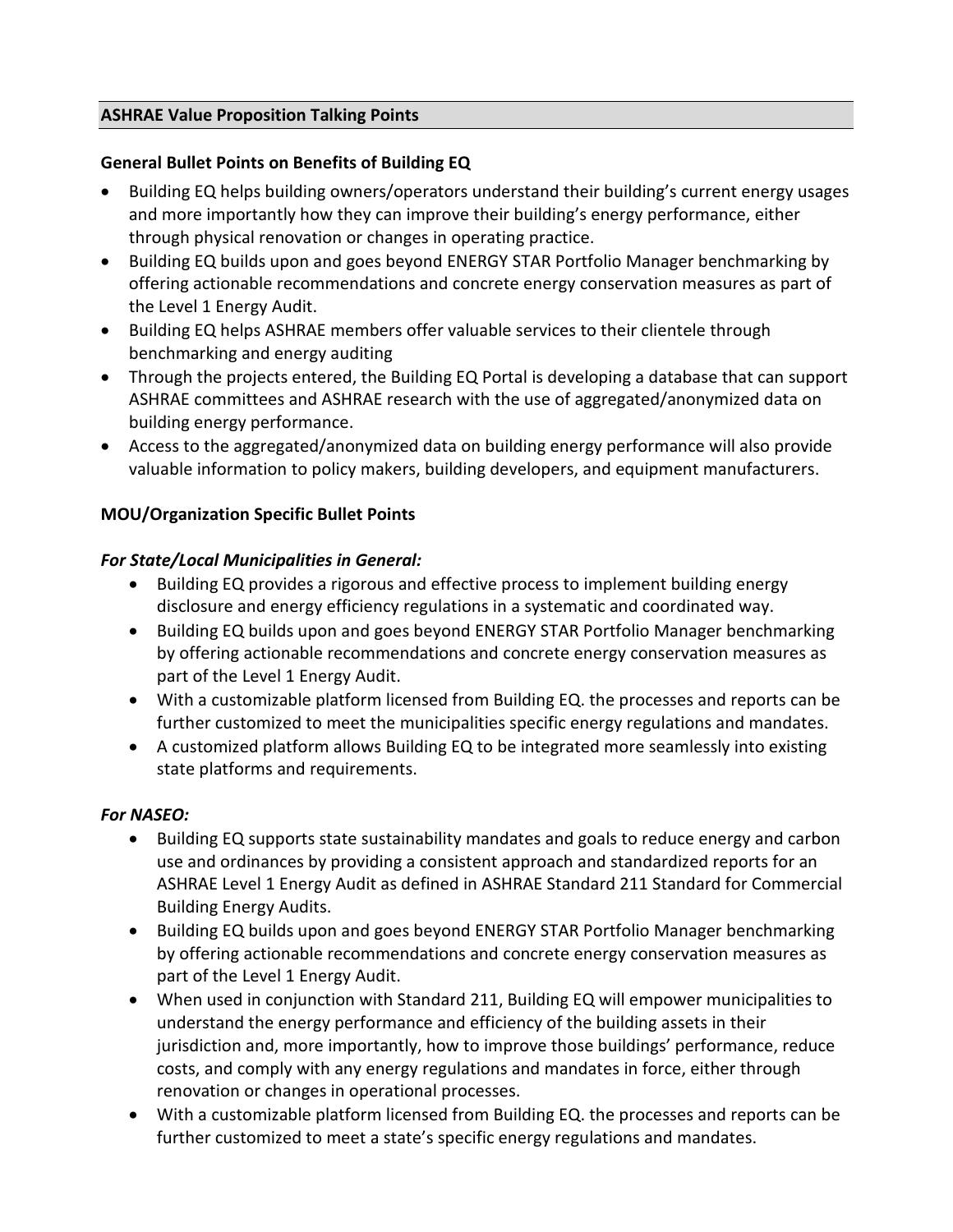• A customized platform allows Building EQ to be integrated more seamlessly into existing state platforms and requirements.

# *For NYSERDA:*

- Building EQ supports New York State energy benchmarking and auditing requirements by providing a consistent approach to an ASHRAE Level 1 Energy Audit as defined in ASHRAE Standard 211 Standard for Commercial Building Energy Audits.
- Building EQ connections to the DOE Asset Score Audit Tool via BuildingSync allow information from the Audit tool to be pulled into the Building EQ Portal to and to utilize standardized reports that meet the Standard 211 reporting requirements for a Level 1 Energy Audit.
- Because additional information beyond a Level 1 audit is collected as part of the Building EQ In Operation assessment, those fully editable reports can easily be augmented to meet additional NY state requirements.
- Building EQ builds upon and goes beyond ENERGY STAR Portfolio Manager by offering actionable recommendations as part of the Level 1 Energy Audit.
- When used in conjunction with Standard 211, Building EQ will empower New York building owners to understand the value and efficiency of their building assets and, more importantly, how they can improve their buildings' performance, reduce costs, and comply with the state's energy regulations with concrete building solutions.
- *NOTE: Specific bullets on the Flexible Technician (FlexTech) Program can also be added here.*

# *For ASHE:*

- Building EQ supports the ASHE Energy to Care program as it builds upon and goes beyond ENERGY STAR Portfolio Manager by offering actionable recommendations as part of the Level 1 Energy Audit.
- Building EQ supports ASHE goals to improve energy performance while optimizing health care by providing a consistent approach and standardized reports for an ASHRAE Level 1 Energy Audit as defined in ASHRAE Standard 211 Standard for Commercial Building Energy Audits
- Building EQ helps health care facility owners and users to better understand their building's energy performance and how they can reduce consumption without sacrificing quality of patient care.
- The Building EQ Portal provides concrete energy conservation measures that can be adapted to any health care facility environment.
- Building EQ allows building projects to be grouped by campus and/or portfolio to better track information between buildings and over time.

# *For Higher Education Organizations:*

- The Building EQ Portal is a tool to engage young members and to connect with students and colleges/universities by providing the following benefits:
	- $E$  Education –colleges and universities can expand their course offerings in building energy auditing/assessment, while engaging local ASHRAE chapters. This is of great value to students, faculty, and local ASHRAE members.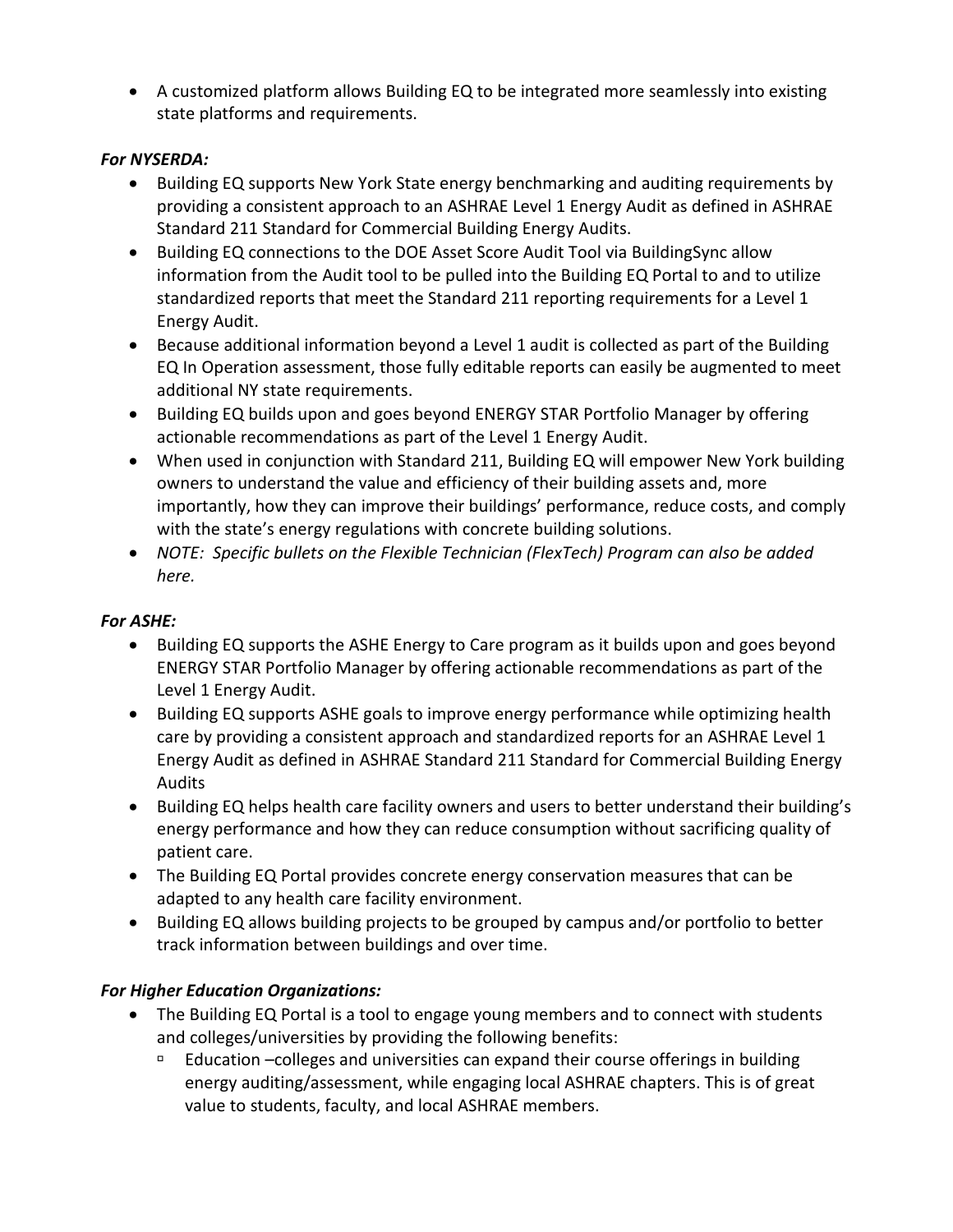- $\Box$  Hands on experience– students can study and evaluate the buildings on their campuses (both to apply what they have learned and to gain valuable networking experience in the industry…right at their front door)
- Improved operation campus building operators can reduce school operating costs and enhance the credibility and visibility of the school as "green" organizations
- Building EQ allows building projects to be grouped by campus and/or portfolio to better track information between buildings and over time.

# *For Multi-building owners, Commercial property managers, and developers:*

- Building EQ helps building owners and users to better understand their building's energy performance and how they can reduce consumption without sacrificing operation or occupant satisfaction.
- Building EQ builds upon and goes beyond ENERGY STAR Portfolio Manager benchmarking by offering actionable recommendations and concrete energy conservation measures as part of the Level 1 Energy Audit.
- Building EQ supports sustainability, carbon reduction goals, and "green" credibility through the conducting of an ASHRAE Level 1 Energy Audit as defined in ASHRAE Standard 211 Standard for Commercial Building Energy Audits.
- Building EQ allows building projects to be grouped by campus and/or portfolio to better track information between buildings and over time.
- They can more effectively promote their Building EQ scores across their management portfolio while customizing their display/presentation of these energy efficiency credentials.

# *For Utilities:*

- Building EQ supports state sustainability mandates and goals to reduce energy and carbon use and provides a consistent approach and standardized reports for an ASHRAE Level 1 Energy Audit as defined in ASHRAE Standard 211 Standard for Commercial Building Energy Audits.
- Building EQ builds upon and goes beyond ENERGY STAR Portfolio Manager benchmarking by offering actionable recommendations and concrete energy conservation measures as part of the Level 1 Energy Audit.
- When used in conjunction with Standard 211, Building EQ helps utilities understand the energy performance and efficiency of the building assets in their territory and provides information on how to improve those buildings' performance, reduce costs, and comply with any energy regulations and mandates in force, either through renovation or changes in operational processes.
- The information collected in the Building EQ Portal can be used in conjunction with utility sponsored incentives to help further energy and carbon reduction goals.
- With a customizable platform licensed from Building EQ. the processes and reports can be further customized to meet a utility's specific energy reporting requirements.
- A customized platform allows Building EQ to be integrated more seamlessly into existing utility platforms and requirements.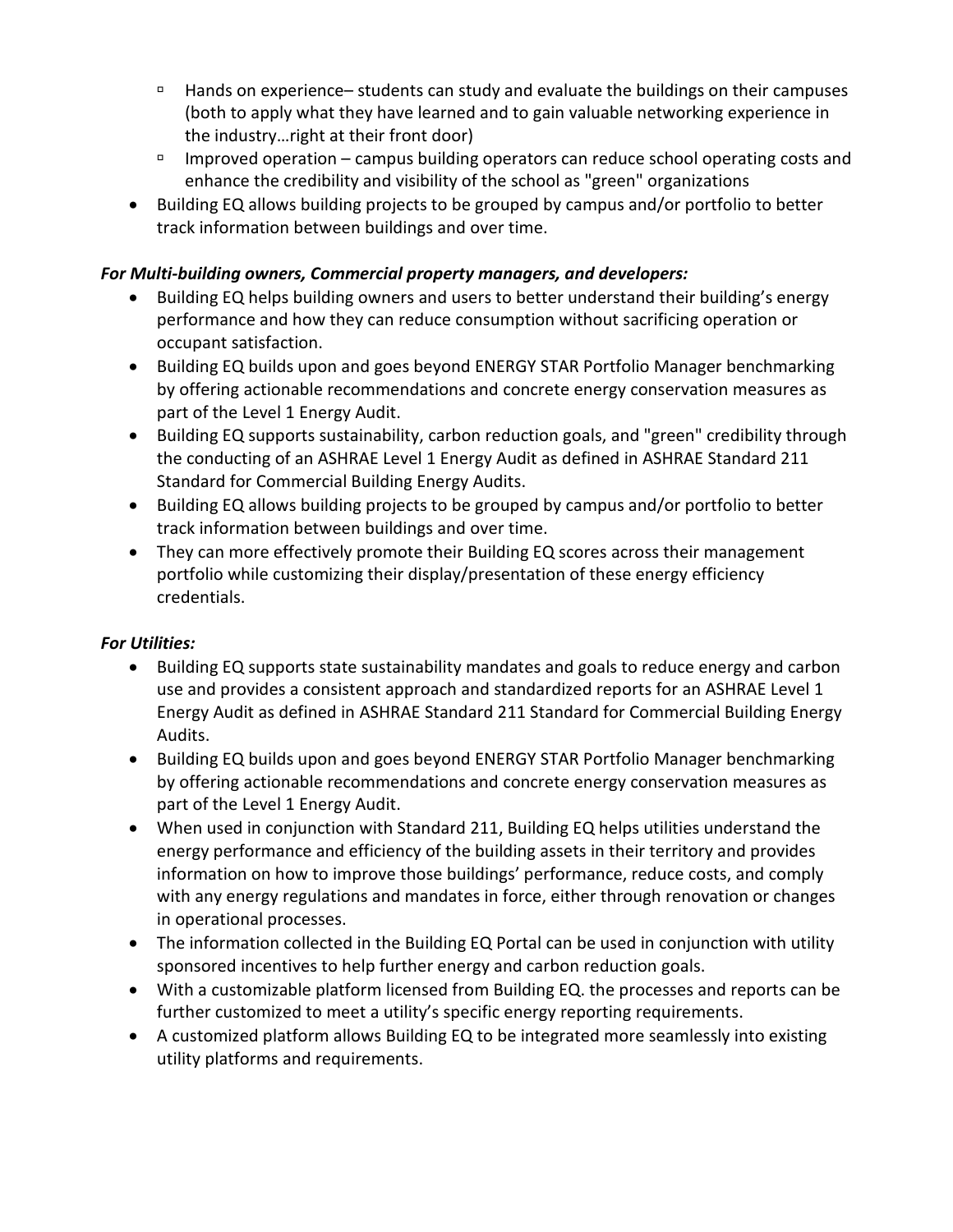# <span id="page-17-0"></span>**Meeting Notes from Tuesday, May 18, 2021**

**ASHRAE Building EQ Committee:** John Constantinide, Rob Risley, Chris Balbach, Trent Hunt, **ASHRAE Staff:** Emily Porcari, Lilas Pratt **NYSERDA:** Joanna Moore

## **Discussion Notes:**

The Building EQ Committee provided a high level overview of the Building EQ program.

- In summary, the program is wrapped around a number of ASHRAE standards and primarily aligned with ASHRAE Standard 211 Standard for Commercial Building Energy Audits and provides a standardization and quality assurance around a Level 1 Energy Audit (In Operation assessment).
- **Free offering for anyone to register on the Portal and get a Building Energy Performance** Score.
- The reports are available to credentialed users for submitted and approved projects.
- Building EQ connects to Portfolio Manager by allowing the import of metered energy data from Portfolio Manager to the Building EQ Portal.
- While ENERGY STAR is a percentile score, Building EQ benchmarks on a scale moving towards net zero energy which makes it easy to track and compare a building's performance and improvement over time.

Joanna Moore provided a quick overview of the FlexTech program as it relates to Level 1 audits [\(https://www.nyserda.ny.gov/All-Programs/Programs/FlexTech-Program/FlexTech-Documents](https://www.nyserda.ny.gov/All-Programs/Programs/FlexTech-Program/FlexTech-Documents-and-Resources)[and-Resources\)](https://www.nyserda.ny.gov/All-Programs/Programs/FlexTech-Program/FlexTech-Documents-and-Resources).

- **FILEXTECH** is a cost sharing program that does provide a 50% cost share for a Level 1 plus audit (up to \$10,000). There are some eligibility requirements that must be met.
- The program has a list of pre-vetted providers, but the buildings can also use their own providers. The pre-vetted providers need to verify that they have a PE on staff.
- There is a check list of requirements they don't verify that a full ASHRAE Standard Level 1 energy audit is performed. FlexTech has been around a long time, but Standard 211 is only about 18 months in the marketplace, so the Level 1 audit is relatively new offering.
- They are required to report back impacts both on customers served and energy savings so that an engineering analysis based on some of the calculations provided by NYSERDA would need to be included.
- NYSERDA meets quarterly with the FlexTech consultants and could use one of those meetings to provide an overview of Building EQ to see if they could leverage the program for the customers that they are working with. The next meeting is schedule for September.
- **Participation in the FlexTech program does not mandate statutory requirements on audits,** but rather only mandate adherence with the FlexTech program requirements for cost sharing.

Next Steps to investigate alignment between Building EQ Portal and FlexTech requirements.

First thing would be to see how Building EQ Portal outputs align with the FlexTech Level 1+ Report Guidelines. Specifically, item #3 Methodology would need to be met including the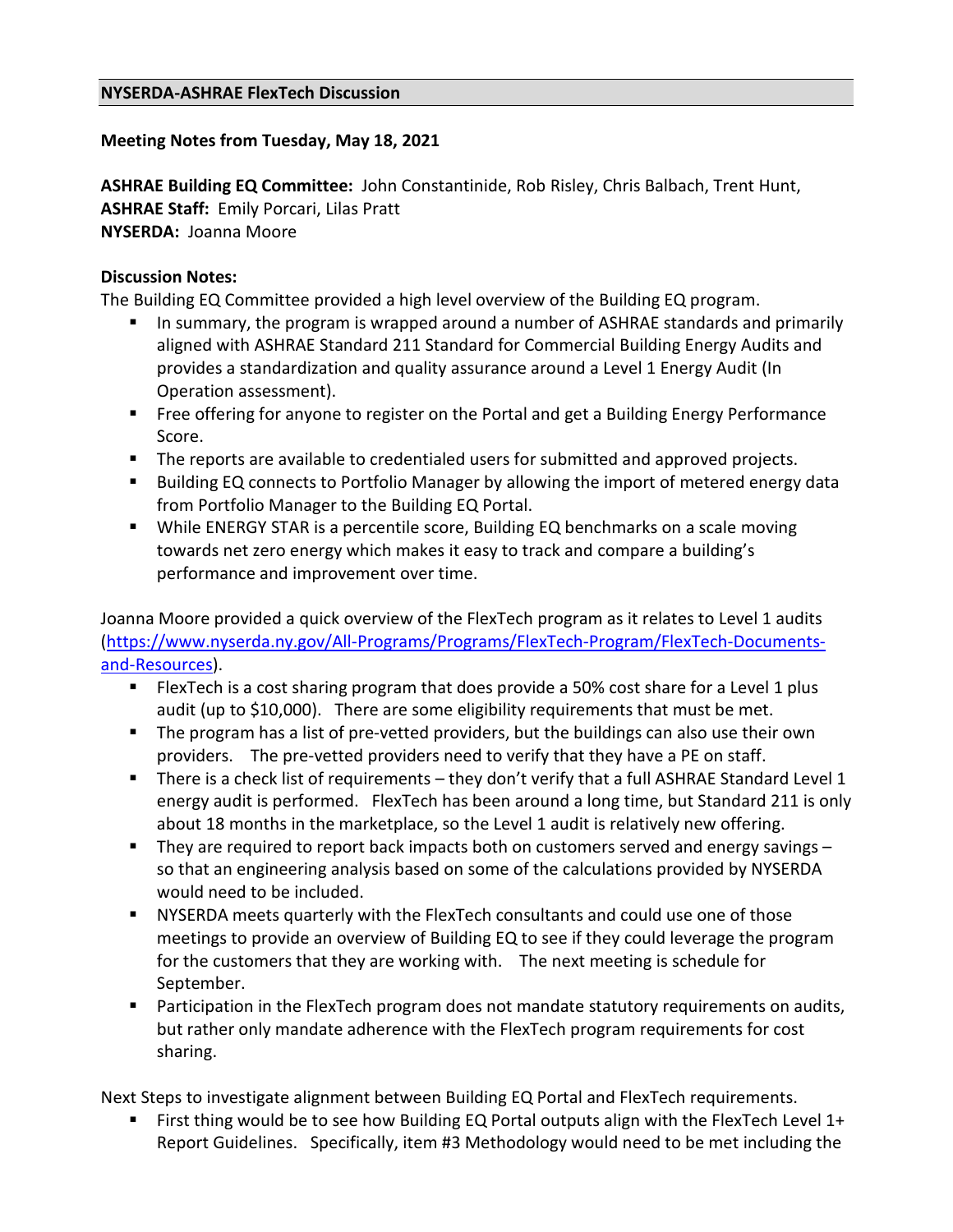use of New York State Technical Resource Manual (TRM). The TRM is really the base analysis requirements – trying to get away from best practices, rule of thumb to ensure that there is some level of thought behind the analysis.

- Building EQ does not dictate the methodology to be used in the analysis for the EEMs and their impacts, so it would be totally compatible with the use of TRM as a minimum level of analysis.
- Chris Balbach has volunteered to develop a case study to demonstrate how Building EQ works for the FlexTech consultants at their next scheduled meeting in September. A planning meeting in early August has been suggested to facilitate this overview.
- Lilas Pratt will do a Doodle Poll for that August meeting.

# <span id="page-18-0"></span>**Green Globes Meeting Notes**

# **Meeting Notes from May 13, 2020**

- GBI is about 10 years into the development of their New Construction product. NC 2013 is currently approved. Current update (NC 2021) is completing redline, and public review version will be made available to us. Expected publication will be in late 2021 to early 2022.
- Existing Building version has been more recently developed and is not yet in circulation.
- NC 2021 will be established as first ANSI approved building performance assessment product.
- Keen interest in compliance interpretations and synergies offered by Building EQ with support for ASHRAE standards, in particular ASHRAE Standard 211.
- GBI reach is primarily based in the US market. Very interested in ASHRAE member reach in and outside of N America.
- Keen interest in refreshing an MOU with focus on collaboration in development, marketing, and education associated with building assessment.
- Consider prioritizing PRM methodology discussions with regard to use of available budgets for SY 21-22
- Place GBI interest and developments front and center in next Board report and presentation

# **Initial actions:**

- John and Chris: Take a look at compliance interpretation strategies in light of Building EQ's As Designed and In Operation ratings and how best to align ratings with Green Globes point structure
- John will build off of a proposed compliance mechanism submitted to USGBC for incorporating Building EQ into LEED O+M.
- Lilas, following up on you circulating prior MOU to GBI, determine process by which we can support discussion for drafting update. Work with Bill on appropriate ExCom inclusion.
- John, Rob, and Bill, leverage this opportunity as we look to summer meeting agenda discussions, BOD reporting, and budget considerations.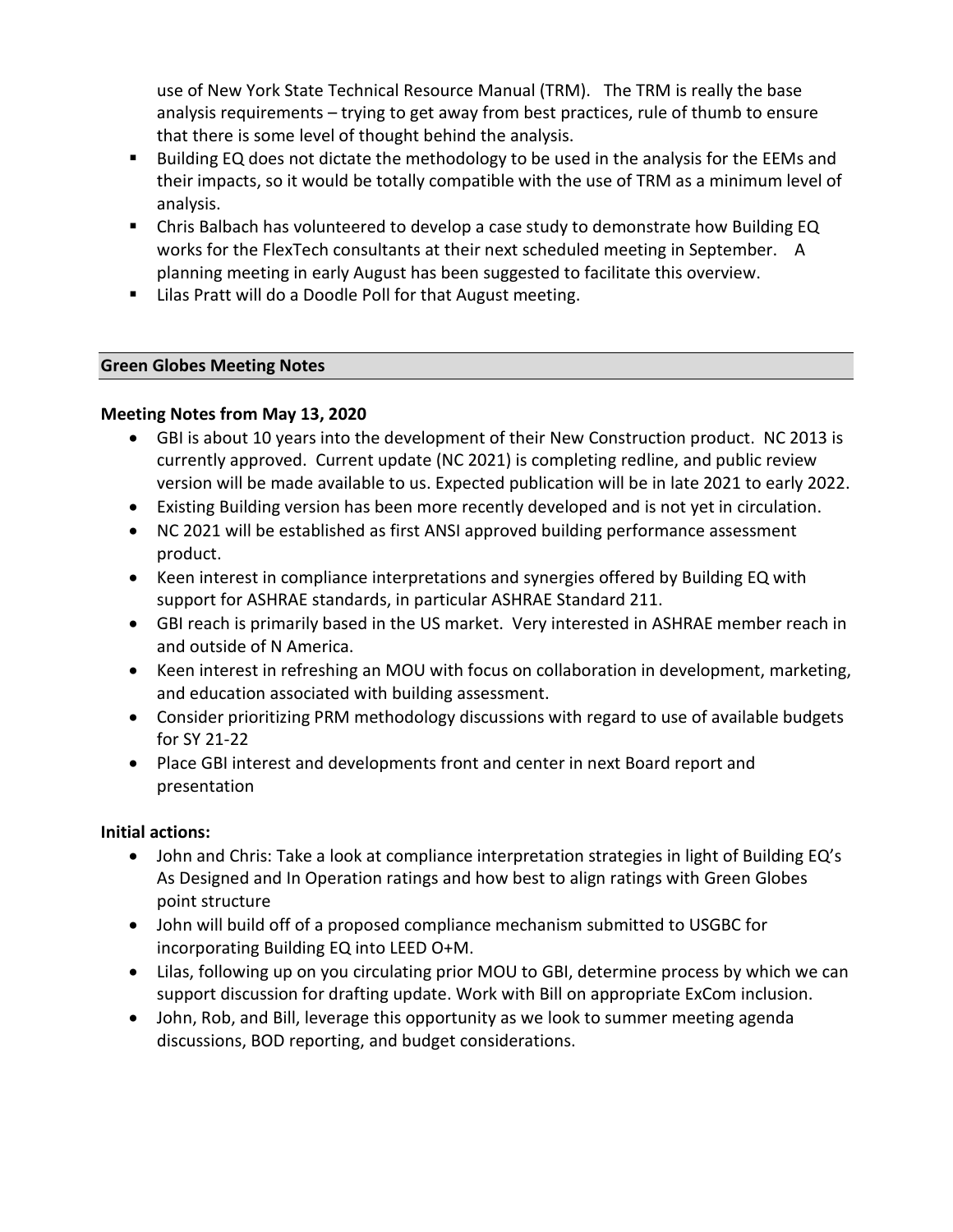#### <span id="page-19-0"></span>**DOE BETTER Open-Source Engine**

**From:** Chris Balbach **Sent:** Monday, June 7, 2021 3:14 PM **To:** Pratt, Lilas **Subject:** RE: TDSC Agenda - DOE Better open-source engine

No Problems – can we also add an item to discuss the BETTER open-source engine?

Notice that Harry is the DOE contact – adopting this open source engine could be a first step towards developing the structure needed for comparison kpi's. We already have all of the information needed to generate a 'better' report – either by calling their API or just re-using the open source code available from github (licensing needs to be looked at)

As a talking point with Harry, I want to see what other people feel about the 'value' of integrating analysis from 'BETTER' – it's recommendations are based on measured (not modeled) data and the cost savings breakdowns it genertates may be enough to meet the needs of NYSERDA, etc.

If nothing else, Better's analytics can help an auditor prevent over-prediction of savings if they end up assigning savings to individual measures, even if just a ratio of the % of the category \*(heating, cooling, etc). Many years ago, NOESIS Energy (they were merged with a company called LeaseQ who took them a different direction) had an approach for ECM savings that worked like this – users had to 'allocate' percentages of the annual heating / cooling and baseload energy to each ECM with a freeform description of how they justified the allocation. In other words, if you claimed 50% of heating energy saved with an individual ECM, that ECM better have been 'state of the art' as well as the existing condition (heating slope) very bad.

I'm looking for a low cost yet accurate enough method to move the "In Operations" Rating (with/without improvements) and customizable 211 Reports to something useful for ASHRAE membership and that does not attempt to replace what many firms already have.

The 'a chicken in every pot, a model of every building in America' stuff that I shared on Friday just is not all that useful without a great deal of information refinement. Not likely to happen with a "level 1" audit. But, the 5 data points required by Better are a slam dunk (we already have them)

#### <span id="page-19-1"></span>**Covid Impacts Guidance**

**From:** Chris Balbach **Sent:** Tuesday, May 11, 2021 10:15 AM **To:** Charles Eley; Pratt, Lilas **Cc:** Stephen Roth; Deru, Michael; Pratt, Lilas **Subject:** Upcoming Technical Methodology Subcommittee - COVID 19 impacts: Topic of Discussion

I am planning to add a topic of "Covid Impacts" as a discussion point for our May  $13<sup>th</sup>$  Technical Methodology Subcommittee meeting.

I'm doing this because EPA Portfolio Manager (a somewhat similar to BEQ as it is an operational rating, but yes different in a few key ways) released/updated some guidance for their "Operational Rating" users, as to how buildings receiving an EPA Score shall handle "COVID Impacts".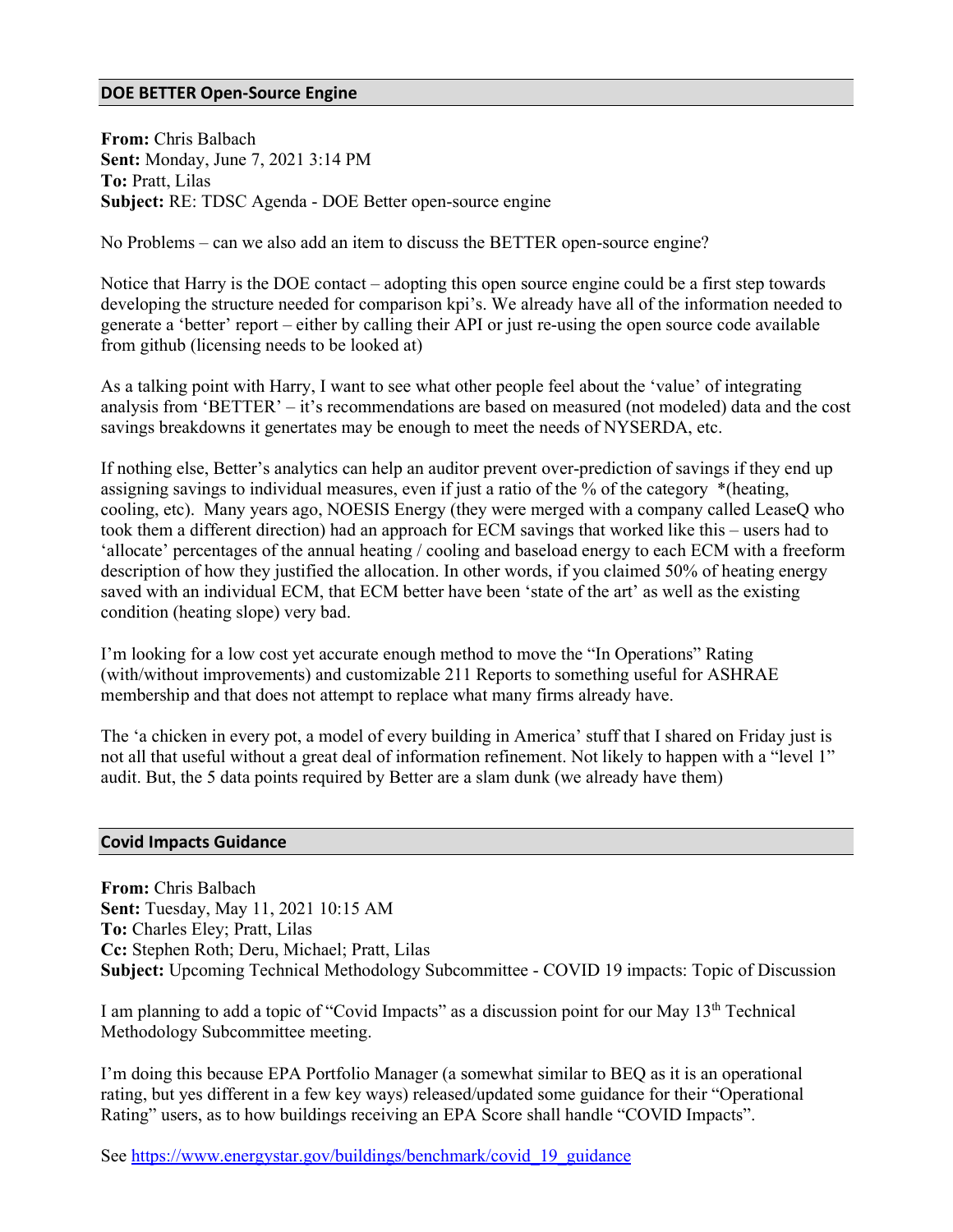Especially an FAQ page, here: [https://energystar-mesa.force.com/PortfolioManager/s/article/Which-use](https://energystar-mesa.force.com/PortfolioManager/s/article/Which-use-details-should-be-updated-to-reflect-changes-in-operations-due-to-COVID-19-1600088523718)[details-should-be-updated-to-reflect-changes-in-operations-due-to-COVID-19-1600088523718](https://energystar-mesa.force.com/PortfolioManager/s/article/Which-use-details-should-be-updated-to-reflect-changes-in-operations-due-to-COVID-19-1600088523718)

I'm interested in discussing the questions of "Should we make similar guidance documents available to our users (particularly the Operational Ratings users)?" Specifically, I'm interested in Charles' opinion as to if our current input for occupancy hours is sufficient to capture changes in a rating, due to "Covid Impacts". A few points of interest.

1) EPA's guidance on COVID data entry for EPA PM is specifically for US buildings (not for Canada!) – which I find interesting. I am not sure why, other than I guess one country's government can or should not speak for another's, and maybe there are MOU's etc. about this.

NOTE: This information applies *only to commercial buildings in the U.S.* Natural Resources Canada will be issuing separate guidance for Canadian stakeholders. In addition, no changes have been made to ENERGY STAR certification for industrial plants.

#### <span id="page-20-0"></span>**Technical Questions Received**

**From:** Kelvin Chan **Sent:** Monday, May 31, 2021 4:21 AM **Subject:** RE: Building EQ Report Options - new suggestion

Some other suggestions while promoting bEQ in China for your considerations:

- 1) Some clients always requesting to reuse "Grade", such as A, A-, B, C… instead of score only, maybe we can also add the Grade together with the score?
- 2) Will ASHRAE consider to apply bEQ for the recognition under "GRESB" assessments, it is most common sustainable real assets assessment tools and recognized in global real estate asset investment industry. *The relevant linkage: [About GRESB and ESG benchmarking](https://gresb.com/about/#do)*

I think bEQ can apply for their energy ratings (Appendix 5b) since Energy Star Certified and Energy Star Portfolio had been already recognized. *The relevant linkage: [GRESB Documents](https://documents.gresb.com/generated_files/real_estate/2021/real_estate/reference_guide/complete.html#estimation_methodology)*

And their evaluation form seems not difficult to be competed but shall be submitted by 1 Jun 2021 this year. See whether ASHRAE HQ will consider to apply for it or I can discuss with HK chapter to follow on this issue. [GRESB\\_Building\\_Certification\\_Evaluation\\_Form\\_2021.pdf \(gresb-prd](https://gresb-prd-public.s3.amazonaws.com/2020/GRESB_Building_Certification_Evaluation_Form_2021.pdf)[public.s3.amazonaws.com\)](https://gresb-prd-public.s3.amazonaws.com/2020/GRESB_Building_Certification_Evaluation_Form_2021.pdf)

**From:** Mitja Lenassi **Sent:** Monday, May 17, 2021 1:12 PM **Subject:** RE: Building EQ Project 1461: Gerbiceva-SSRS

If I may, I would like to make a suggestion for bEQ Disclosure Certificate future change. Would it be possible to insert another row for ENERGY USE INTENSITY below IP units with SI units (kWh/m2 yr)? Although with smaller fonts. This would make for sure this energy certification program more "international".